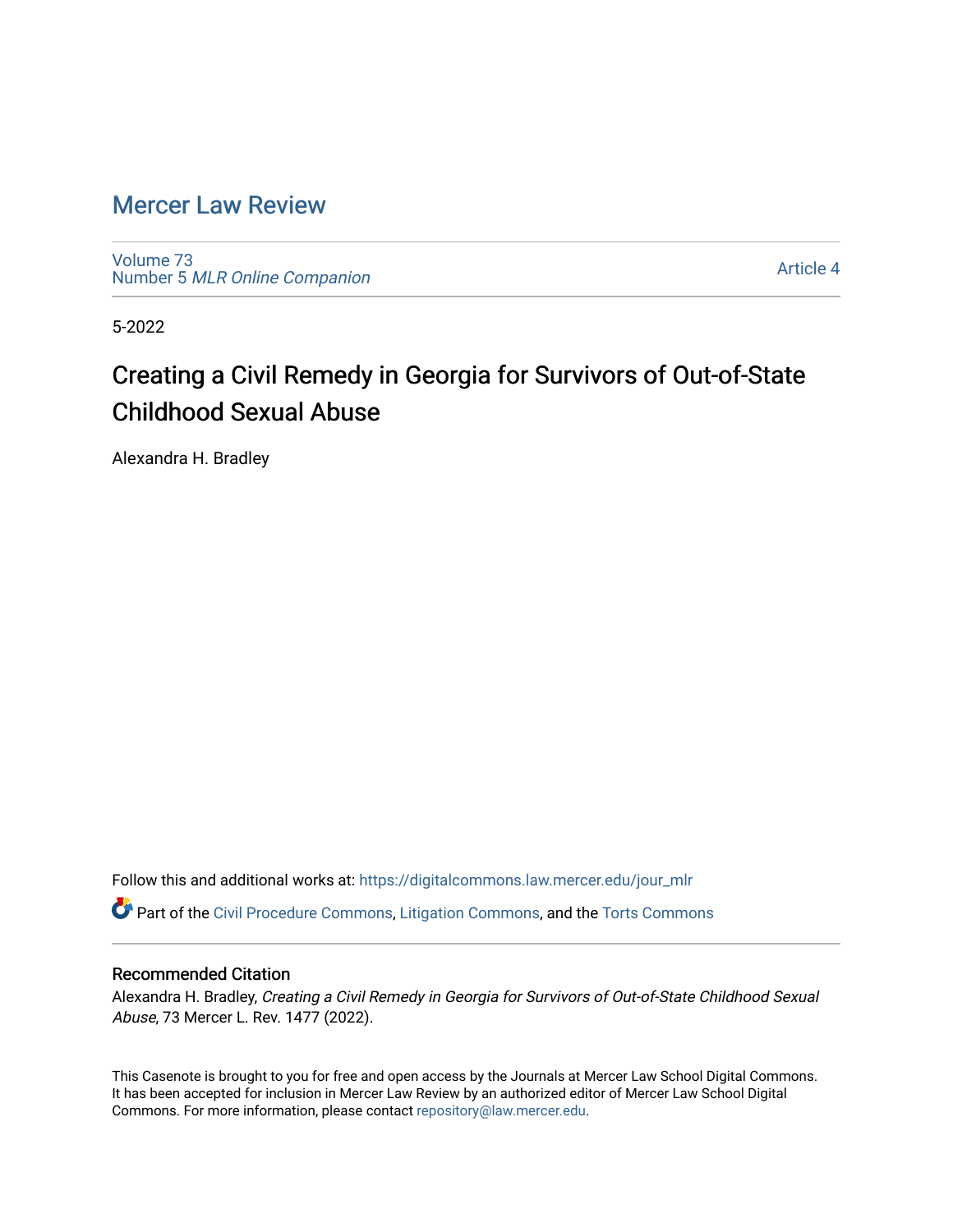# **Creating a Civil Remedy in Georgia for Survivors of Out-of-State Childhood Sexual Abuse\***

# **Alexandra H. Bradley**

## I. INTRODUCTION

Sexual abuse casts long shadows and causes long-lasting effects on its survivors, particularly children.<sup>1</sup> Especially tragic, most abused children are abused by an adult whom that child knows and trusts.2 This abuse by anyone, especially by a child's parents or close family friend, often causes lifelong emotional damage. Survivors generally do not recognize the extent of their abuse until many years later.

This late onset or delayed discovery has made it difficult for courts to provide redress. Although technically children could sue their abuser when the abuse occurs, children generally do not know they have a cause of action, nor do they have structures around them directing them to

1477

<sup>\*</sup>My sincerest thanks to my family, especially to my parents, Stephen and Lisa Bradley, without whom I could not function nor flourish. I would also like to thank Professor Daisy H. Floyd for her thoughtful insight and direction throughout the writing process for this Casenote. My gratitude extends further to everyone who took the time to edit my work, to speak with me about this topic, or to extend their encouragement along the way. Finally, to all survivors of childhood sexual abuse, may you know that you are far more than what was done to you, and that while justice cannot truly be provided, people are fighting to provide justifiable redress.

<sup>1.</sup> Childhood sexual abuse survivors are more likely to experience post-traumatic stress disorder, depressive and suicidal states, or drug or alcohol abuse than those who were not sexually abused as a minor. This list of possible effects is not exhaustive. For further information on the impacts of childhood sexual abuse, *see Childhood Sexual Abuse Statistics,* DARKNESS TO LIGHT, https://www.d2l.org/wpcontent/uploads/2017/01/all\_statistics\_20150619.pdf (last visited Apr. 25, 2022).

<sup>2</sup>*. See* Brief of Amicus Curiae for Petitioner at II, Philip Doe v. Saint Catholic Church, et al., 2022 Ga. LEXIS \*59, (No. S21T0469) (describing a case of childhood sexual abuse in a Catholic Church and the long-term effects of that abuse, while also explaining the importance of holding entities accountable for covering up childhood sexual abuse).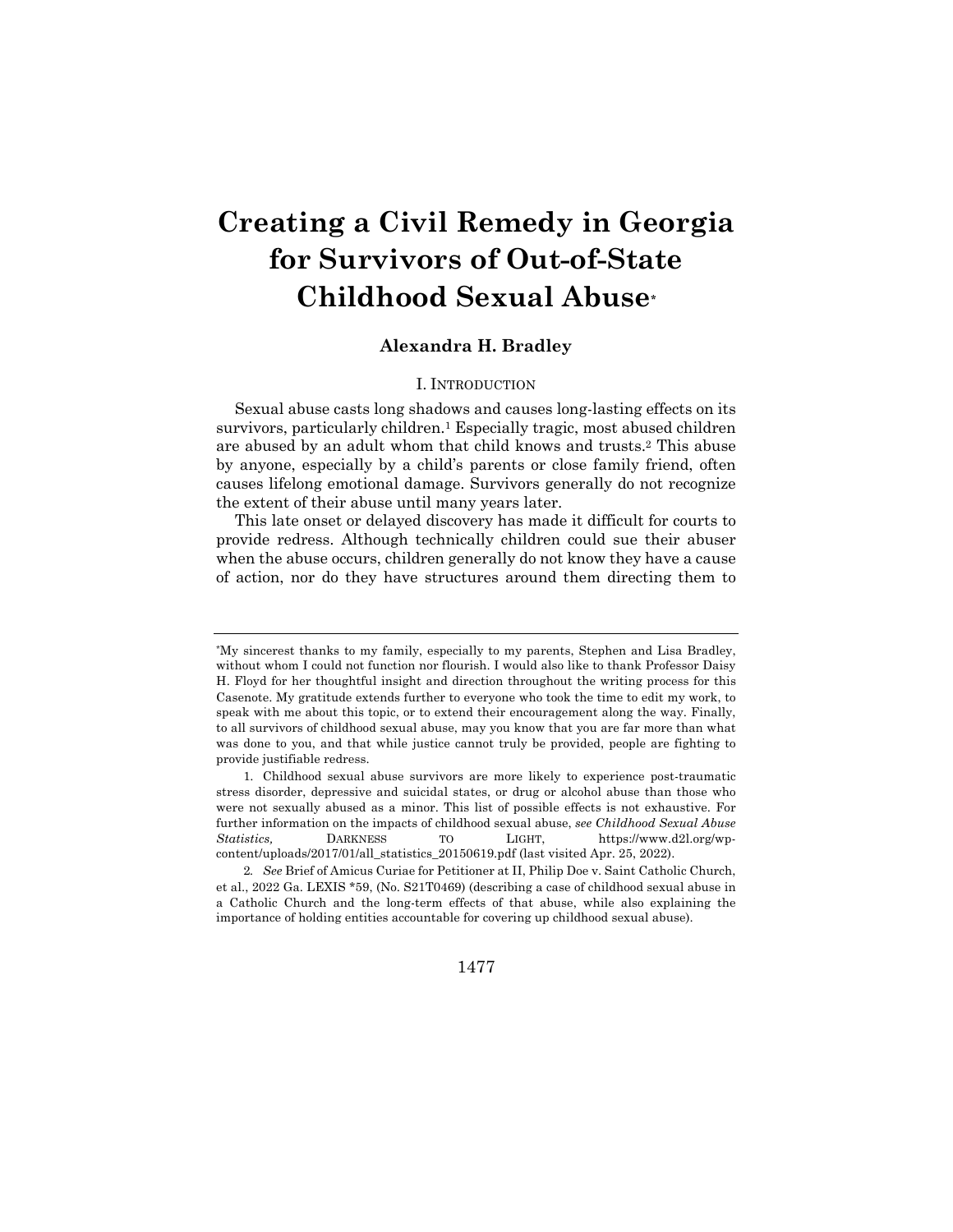their legal rights.3 For this reason, in 2015, Georgia's legislature provided survivors with a statutory civil cause of action via the Hidden Predator Act (HPA), Official Code of Georgia Annotated section 9-3-33.1.4 The HPA allows survivors to bypass what would otherwise be time-barred claims and, in theory, to sue their abusers for monetary damages during adulthood once the survivors become aware of their abuse.5

The HPA provided a brief period that allowed for childhood sexual abuse survivors to sue for previously time-barred civil claims arising out of their abuse.6 Under this brief period, the plaintiff in *Harvey v. Merchan*,7 Joy Caroline Harvey Merchan (Merchan), sued her parents for twenty-two years of sexual abuse.8 With *Harvey*, the Georgia Supreme Court paved the way for childhood sexual assault survivors to sue in Georgia for their abuse that occurred out of the state.<sup>9</sup>

While the *Harvey* decision and implementation of the HPA were important steps towards providing survivors full redress for their abuse

[P]laintiffs of any age who were time barred from filing a civil action for injuries resulting from childhood sexual abuse due to the expiration of the statute of limitations in effect on June 30, 2015 . . . to file such actions against the individual alleged to have committed such abuse before July 1, 2017, thereby reviving those civil actions which had lapsed or technically expired under the law in effect on June 30, 2015.

O.C.G.A. § 9-3-33.1(d)(1) (2017).

8*. Id.* at 811, 860 S.E.2d at 565. The Wilbanks CEASE Clinic at the University of Georgia School of Law brought this case on behalf of Merchan. The Wilbanks CEASE Clinic represents childhood sexual abuse or exploitation survivors in civil lawsuits, as well as in juvenile dependency proceedings. *See* University of Georgia School of Law Wilbanks Child Endangerment and Sexual Exploitation Clinic, *Supreme Court of Georgia Sides with CEASE on Hidden Predator Act Case*, CEASE (Jun. 21, 2021), https://cease.law.uga.edu/supreme-court-georgia-sides-cease-hidden-predator-act-case.

9. The out of state action must still have jurisdiction in the Georgia court. *Harvey*, 311 Ga. at 811, 860 S.E.2d at 565*.*

<sup>3.</sup> This is assuming that the child has had time to properly process their abuse. On average, a survivor is not fully aware of the extent of their abuse until the age of fifty-two. Telephone Interview with Melina D. Lewis, Wilbanks Child Endangerment and Sexual Exploitation Clinic Post-Graduate Fellow (Sept. 17, 2021).

<sup>4.</sup> Hidden Predator Act, O.C.G.A. § 9-3-33.1 (2019).

<sup>5.</sup> Although the HPA provides survivors potential monetary remedies or injunctions, survivors' damages may not be properly rectified by these means. Generally, survivors want to hear "I'm sorry," or "what I did to you was wrong," and to have their abuser(s) kept away from other children. Civil courts cannot provide these remedies. Telephone Interview with Jean Goetz Mangan, Legal Writing Instructor at the University of Georgia School of Law, First to Try a Case Under the Hidden Predator Act to Verdict (Oct. 6, 2021). The Act does not always work as well in practice. *See infra* Section V.

<sup>6.</sup> 311 Ga. 811, 860 S.E.2d 561 (2021).

<sup>7.</sup> The period lasted for two years. This period allowed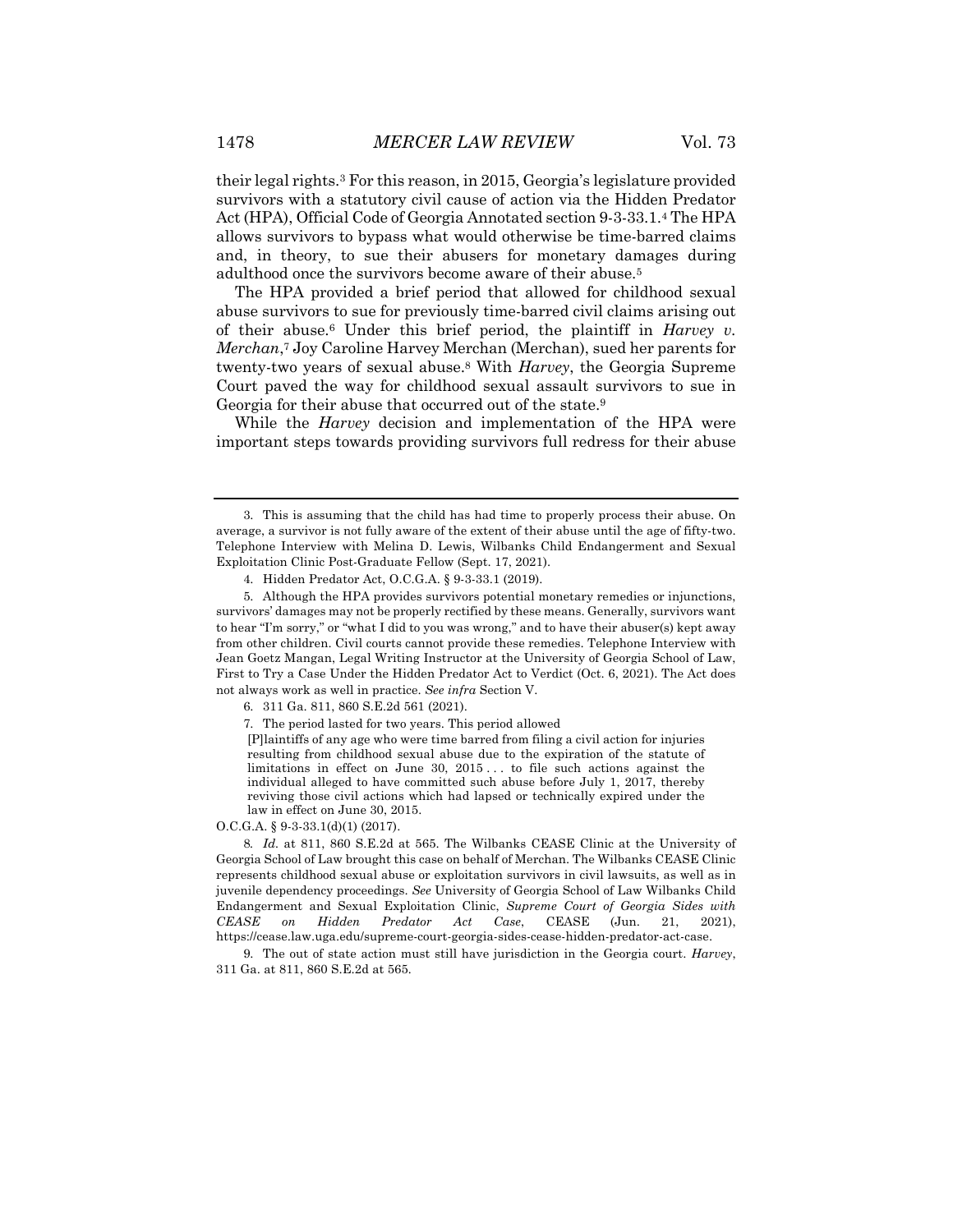and deterring future abuse, the legislature still has steps it needs to take to achieve these goals adequately.10

### II. FACTUAL BACKGROUND

Merchan allegedly endured sexual abuse by her parents throughout her childhood, from her earliest memories, to when she moved out of her parents' home.11 This abuse occurred in Quebec, Canada and Savannah, Georgia.12 When Merchan and her parents (Harveys) lived in Quebec, she was "sexually abused . . . frequently and repeatedly."13 Merchan and her parents left Quebec and moved to Savannah when Merchan was fifteen.14 After moving to Savannah, Merchan stated the "physical abuse 'died down' and 'seemed to not be as prevalent,'" but her father would continue to watch her shower and comment on her body.15 After Merchan moved out, she experienced the trauma that often follows abuse.16 She is still dealing with the damages to her mental and emotional health today.17

Merchan moved out of her parents' home at twenty-two, but did not sue her parents until she turned forty.18 She was able to sue under the revival window in the HPA.19 She sued for negligence, intentional infliction of emotional distress, sexual battery, and assault.20 The Harveys responded by filing a motion to dismiss and a motion for summary judgment.21 In their motions, the Harveys argued that the HPA did not create a cause of action for acts of abuse that occurred after the

16. Oral Argument at 22:18, Harvey v. Merchan, 311 Ga. 811, 860 S.E.2d 561, 565 (2021) (No. S21A0143), https://www.gasupreme.us/oral-arguments-february-04-2021.

<sup>10</sup>*. Id.*

<sup>11.</sup> At this stage of the complaint, the facts of the case have not been tried. Under the Harveys' motion to dismiss, the court must take the alleged facts in the complaint as true. Complaints must be alleged with facts that are plausible on their face, which allows courts to take them as true in pre-trial motions. The word choice of "allegedly" here is not to insinuate that the claims of sexual abuse are any more or less credible, but to accurately describe the stage of the case. The facts of this case may be tried in the future for their truth. *Id. See* Ashcroft v. Iqbal, 556 U.S. 662 (2009) (deciding a complaint must be written in such as a way that it can be taken as "plausible on its face").

<sup>12</sup>*. Harvey*, 311 Ga. at 811, 860 S.E.2d at 565.

<sup>13</sup>*. Id.* at 812, 860 S.E.2d at 566.

<sup>14</sup>*. Id.*

<sup>15</sup>*. Id.*

<sup>17</sup>*. Harvey,* 311 Ga. at 812, 860 S.E.2d at 566.

<sup>18</sup>*. Id.* at 812 n.2, 860 S.E.2d at 566. Merchan is currently working on her fourth amended complaint. *Id.*

<sup>19.</sup> O.C.G.A. § 9-3-33.1; *see also Harvey*, 311 Ga. at 811, 860 S.E.2d at 565.

<sup>20.</sup> Merchan brought this suit against the Harveys in June of 2017. *Harvey*, 311 Ga. at 812, 860 S.E.2d at 566.

<sup>21.</sup> The Harveys argued in the alternative in their two motions. *Id.*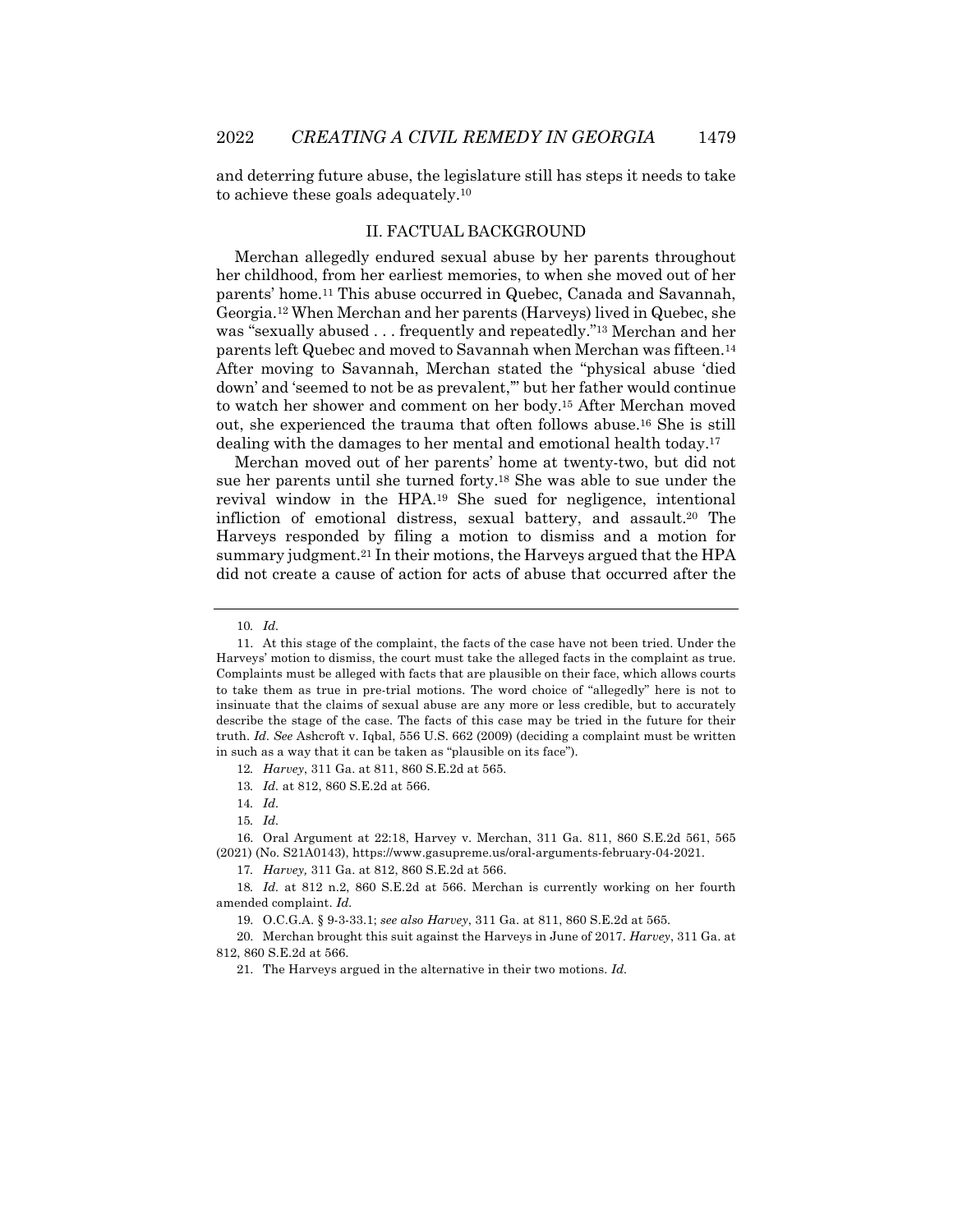age of eighteen or for acts that occurred outside Georgia.22 The motions also argued that the HPA violated the Due Process Clause, the Equal Protection Clause, and Georgia's constitutional prohibition against retroactive laws. The Carroll Superior Court granted the motion to dismiss the negligence claim, but otherwise denied the motions. The trial court concluded that if the *mens rea* and *actus reus* elements of the action under the HPA are met, a tort from another jurisdiction can be brought in Georgia.23

Ultimately, these questions were before the Georgia Supreme Court.24 The first was whether Georgia or Canadian law applied to Merchan's claims.<sup>25</sup> The second was whether O.C.G.A.  $\S$  9-3-33.1 applies to the incidents that occurred in Quebec.26 The third was whether Quebec's or Georgia's statute of limitations applies.27 The fourth was whether the continuing tort theory applies to Merchan's claims.28 The final was if  $O.C.G.A$  § 9-3-33.1 is unconstitutional.<sup>29</sup>

On the first, the court held that Georgia procedural law applied to all incidents, Georgia substantive law applies only to the incidents that occurred in Georgia, and Quebec substantive law applies to the incidents that occurred in Quebec.30 On the second, the court concluded that Merchan could press a claim for the abuse that occurred in Quebec

24. The Harveys applied to the Georgia Supreme Court for interlocutory appeal after their motions were denied. At this procedural posture, parties can bring an interlocutory appeal for trial court's decision that does not result in final judgments. The court granted this appeal,

[T]o decide whether Georgia or Quebec law applies to Merchan's claims, whether O.C.G.A. § 9-3-33.1 can revive a cause of action for acts that did not occur in Georgia, and whether Georgia's constitutional ban on retroactive laws and the due process and equal protection clauses of the federal and state constitutions would bar Merchan's pursuit of such a cause of action against her parents.

*Harvey*, 311 Ga. at 811, 860 S.E.2d at 566*.*

- 26*. Id.* at 823, 860 S.E.2d at 573.
- 27*. Id.* at 817, 860 S.E.2d at 569.
- 28*. Id.* at 814, 860 S.E.2d at 568.
- 29*. Id.* at 811–12, 860 S.E.2d at 566.
- 30*. Id.*

<sup>22.</sup> When a party intends to make a claim regarding the laws of another state or country, that party must give notice to the opposing side. This notice may be given via pleading or "'other reasonable written notice.'" If the party does not give notice of their intent, they lose the ability to rely on foreign law. The Harveys attempted to argue that Merchan could not amend her pleading to include the explicit claim under foreign law. The court concluded Merchan could still amend her pleading to include a claim under foreign law because there had not been a pre-trial order made in this case. *Id.* at 818, 860 S.E.2d at 570.

<sup>23</sup>*. Id.* at 813, 860 S.E.2d at 567; O.C.G.A. § 9-3-33.1.

<sup>25</sup>*. Id.* at 813, 860 S.E.2d at 567.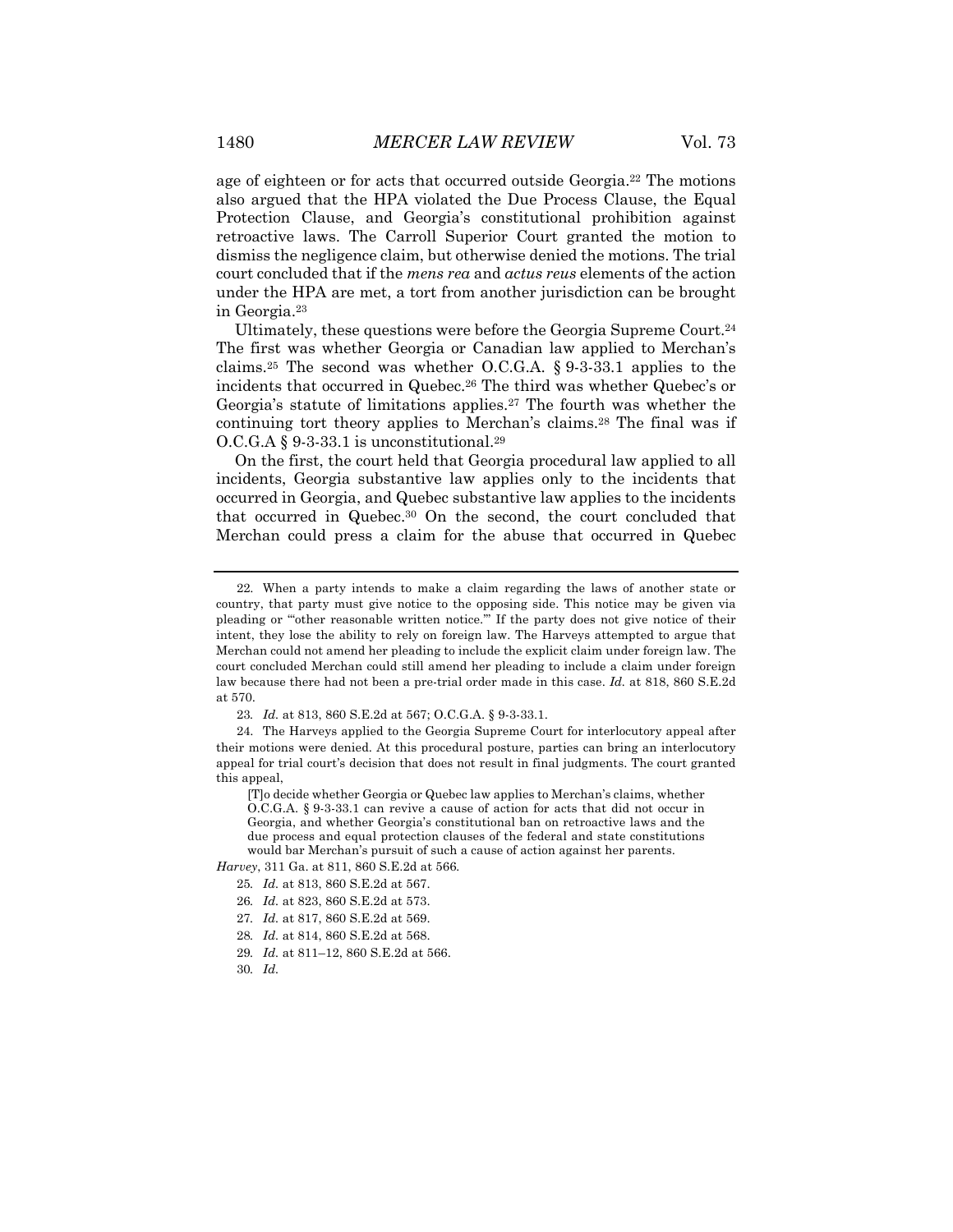alongside her claims from Georgia.31 On the third, the Court determined that whichever statute of limitations was shorter—Georgia's or Quebec's—would apply.32 The court remanded this case to the trial court to determine which statute of limitations is shorter and should apply.33 On the fourth, the court determined the continuing tort theory does not apply to sexual assault claims.34 Finally, the court held that the HPA is constitutional.35 The court expanded the scope of the Hidden Predator Act to include civil claims for acts of abuse occurring outside of Georgia.<sup>36</sup>

#### III. LEGAL BACKGROUND

#### *A. An Overview of the Hidden Predator Act*

#### **1. Hidden Predator Act of 2015**

#### *a. Hidden Predator Act Today*

Georgia's Hidden Predator Act of 2015 opened the door for childhood sexual assault survivors to sue as an adult if their claims had become time-barred.37 Currently, the wording of the HPA allows survivors to sue "on or before" they turn twenty-three and within two years of when they "knew or had reason to know" of their abuse.38 A brief, two-year revival period in the Act allowed "time-barred" plaintiffs of a "civil action for injuries resulting from childhood sexual abuse" to be revived, but this revival time has since been closed.39

The HPA has led to certain instances of redress for survivors. It helped lead to the wave of sexual abuse claims against USA Gymnastics (USAG) doctors and coaches, which ultimately led to the Larry Nassar (Nassar)

39. This retroactive period closed in 2017 and was only open for survivors to sue individual perpetrators, not institutions. Merchan sued during this revival period. Her claims were previously time barred, but the provision in the Hidden Predator Act allowed her claims to be revived for a short period. Legislators expected this Act would bring about far more litigation than it has thus far. Despite this expectation not being met, there have been instances where survivors were compensated through the HPA. *Id.*; *Harvey*, 311 Ga. at 811, 860 S.E.2d at 565.

<sup>31</sup>*. Id.*

<sup>32</sup>*. Id.*

<sup>33</sup>*. Id.* at 812, 860 S.E.2d at 566.

<sup>34</sup>*. Id.* at 815, 860 S.E.2d at 568.

<sup>35</sup>*. Id.* at 823, 860 S.E.2d at 573.

<sup>36</sup>*. Id.* at 811–12, 860 S.E.2d at 566.

<sup>37.</sup> O.C.G.A. § 9-3-33.1

<sup>38</sup>*. Id.*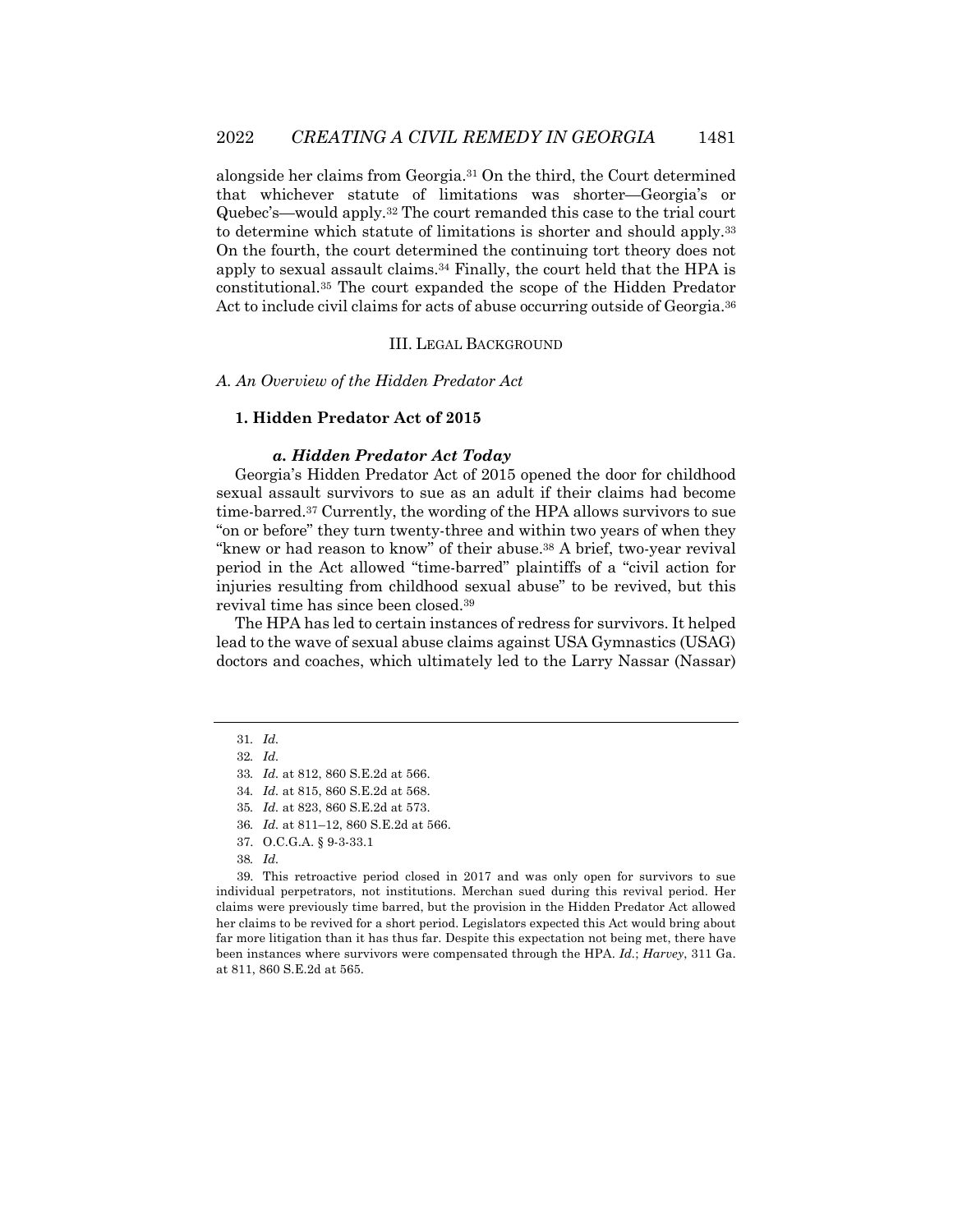sexual abuse scandal.<sup>40</sup> A Georgia case was "ground zero [for] the litigation and fallout of USA Gymnastics.'"41 In *Jane Doe v. USA Gymnastics*, a Savannah resident sued her USAG coach, William McCabe (McCabe), for sexual abuse.<sup>42</sup> Jane Doe was not the only victim, and McCabe is now serving a thirty-year sentence for child sexual exploitation from a separate case.43 After *Jane Doe*, The Indianapolis Star (IndyStar) launched multiple investigations into USAG and their coverup of sexual abuse.44 IndyStar intervened in Jane Doe's suit, and the HPA allowed them to retrieve documents from USAG, proving it was covering up abuse.45 These documents exposed allegations and sexual harassment complaints against McCabe.<sup>46</sup> IndyStar published an article about the case and investigation, which encouraged over 150 survivors to come forward about their abuse by Nassar and about their reports to USAG.47 Jane Doe's courage compelled these survivors to speak out against USAG, and the investigation results exposed the coverup, which led to USAG's leadership upheaval. *Jane Doe* also encouraged the fight for HPA legislation to hold organizations liable for coverups.48

43. Elassar, *supra* note 41.

- 44. Tucker, *supra* note 42.
- 45. Elassar, *supra* note 41. The Act required agencies to make records of child sexual abuse available to the survivor, regardless of the status of the case. *Id.*
	- 46*. Id.*

47. Tim Evans, *IndyStar Seeks to Unseal Abuse Documents*, INDYSTAR (Aug. 4, 2016), https://www.indystar.com/story/news/investigations/2016/08/04/indystar-seeks-unsealusa-gymnastics-coach-abuse-documents/87912400/.

48. Evans, *supra* note 47*; see also* Juliet Mancur, *U.S.A. Gymnastics and Abuse Survivors Propose a \$425 Million Payout*, N.Y. TIMES (Aug. 31, 2021),

<sup>40.</sup> Beau Evans, *Ga. House Panel Considers Reviving 'Hidden Predator Act' for 2020*, GEORGIA RECORDER (Oct. 25, 2019), https://georgiarecorder.com/2019/10/25/ga-housepanel-considers-reviving-hidden-predator-act-for-2020/; Riley Bunch, *State Poised to Reopen Hidden Predators Act*, VALDOSTA DAILY TIMES (Oct. 31, 2019), https://www.valdostadailytimes.com/news/local\_news/state-poised-to-reopen-hiddenpredators-act/image\_5f721356-d7f5-53b9-b2fb-788575767c88.html.

<sup>41.</sup> Alaa Elassar, *How a Georgia Case, Law Paved the Way for USA Gymnastics Doctor's Downfall*, ATLANTA J. CONST. (Jan. 26, 2018), https://www.ajc.com/news/state regional-govt—politics/how-georgia-case-law-paved-way-for-usa-gymnastics-doctordownfall/e0Cddwf56ivelwcQiKp13O/.

<sup>42.</sup> Specifically, Jane Doe sued for sexual exploitation. *Jane Doe v. USA Gymnastics* was filed in 2013 and settled in 2018 on confidential terms. Jane Doe nor her family signed a non-disclosure agreement. This settlement came around the same time as the 150 survivors told their stories of abuse by Nassar. Elassar, *supra* note 41; *see* Katheryn Tucker, *'Jane Doe' Behind USA Gymnastics Case Steps into Spotlight to Honor Survivors*, DAILY REPORT (Apr. 25, 2019), https://www.law.com/dailyreportonline/2019/04/25/jane-doebehind-usa-gymnastics-case-steps-into-spotlight-to-honorsurvivors/?slreturn=20220027163808).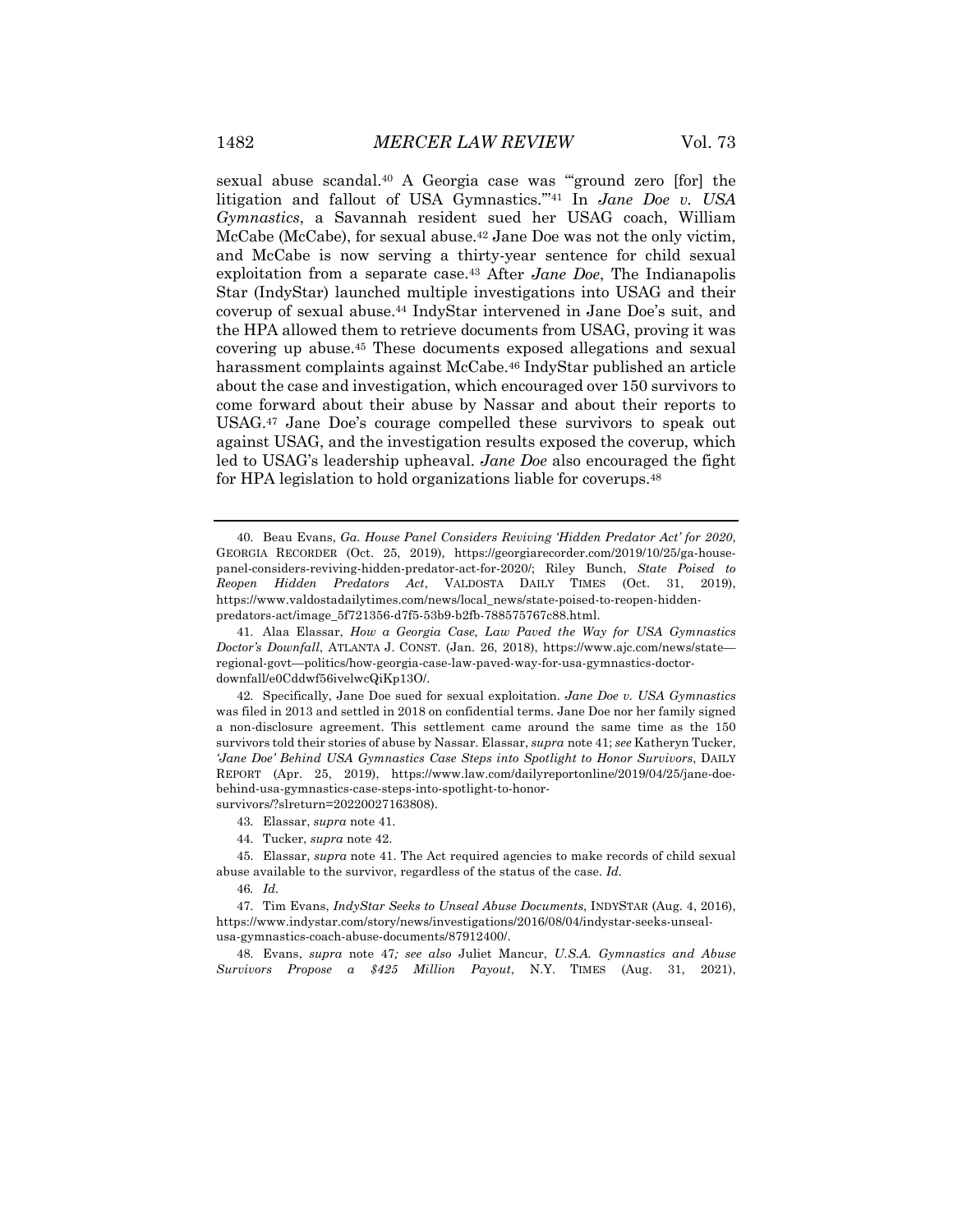#### *b. Statute of Limitations*

Prior to the implementation of the HPA, Georgia's statute of limitations against claims of childhood sexual abuse was one of the narrowest in the United States because it did not provide survivors time to process or acknowledge their abuse.49 The civil statute of limitations applied to abuse up until the survivor was twenty-three for claims against individual perpetrators and twenty for claims against all other defendants.50 Georgia's current statute of limitations covers abuse that occurred until the survivor turned twenty-three and allows for a delayed discovery window of two years.<sup>51</sup>

#### *c. Delayed Discovery Window*

The delayed discovery window allows survivors of abuse "committed on or after July 1, 2015," to sue their abuser "[o]n or before the date the plaintiff attains the age of 23 years; or [w]ithin two years from the date the plaintiff knew or had reason to know of such abuse and that such abuse resulted in injury to the plaintiff as established by competent medical or psychological evidence."52 The delayed discovery window of two years after the date of discovery allows survivors time to acknowledge or process their abuse in therapy. If a survivor files under the delayed discovery window, there must be a pretrial hearing within six months of filing the action to prove the true date of discovery.53 With this window in place, childhood sexual abuse claims "do not accrue until the victim knows two things: (1) that the conduct was abuse, and (2) that the abuse resulted in an injury. From that point, they have two years to bring a civil suit against the perpetrator."54

As this delayed discovery window is only open to people twenty-three or older that suffered abuse occurring on or after July 1, 2015, the courts

https://www.nytimes.com/2021/09/01/sports/olympics/usa-gymnastics-payout-sexualabuse.html.

<sup>49.</sup> In 2002, Georgia's statute of limitations for a survivor to bring suit was "age [twenty-three] against perpetrators and age [twenty] against other defendants." Georgia's limitation was not broadened to twenty-three until 2015. There was also no delayed discovery window in Georgia's statue until the HPA's passage in 2015. *Georgia Child Sex Abuse SOLs*, CHILDUSA, https://childusa.org/law/georgia/sex-abuse-sol/(last updated Apr. 21, 2021).

<sup>50.</sup> CHILDUSA, *supra* note 49.

<sup>51.</sup> O.C.G.A. § 9-3-33.1(2)(A).

<sup>52</sup>*. Id.*

<sup>53.</sup> O.C.G.A. § 9-3-33.1(2)(B).

<sup>54.</sup> Brief of Amicus Curiae for Petitioner at V, Philip Doe v. Saint Catholic Church, et al., 2022 Ga. LEXIS \*59, (No. S21T0469).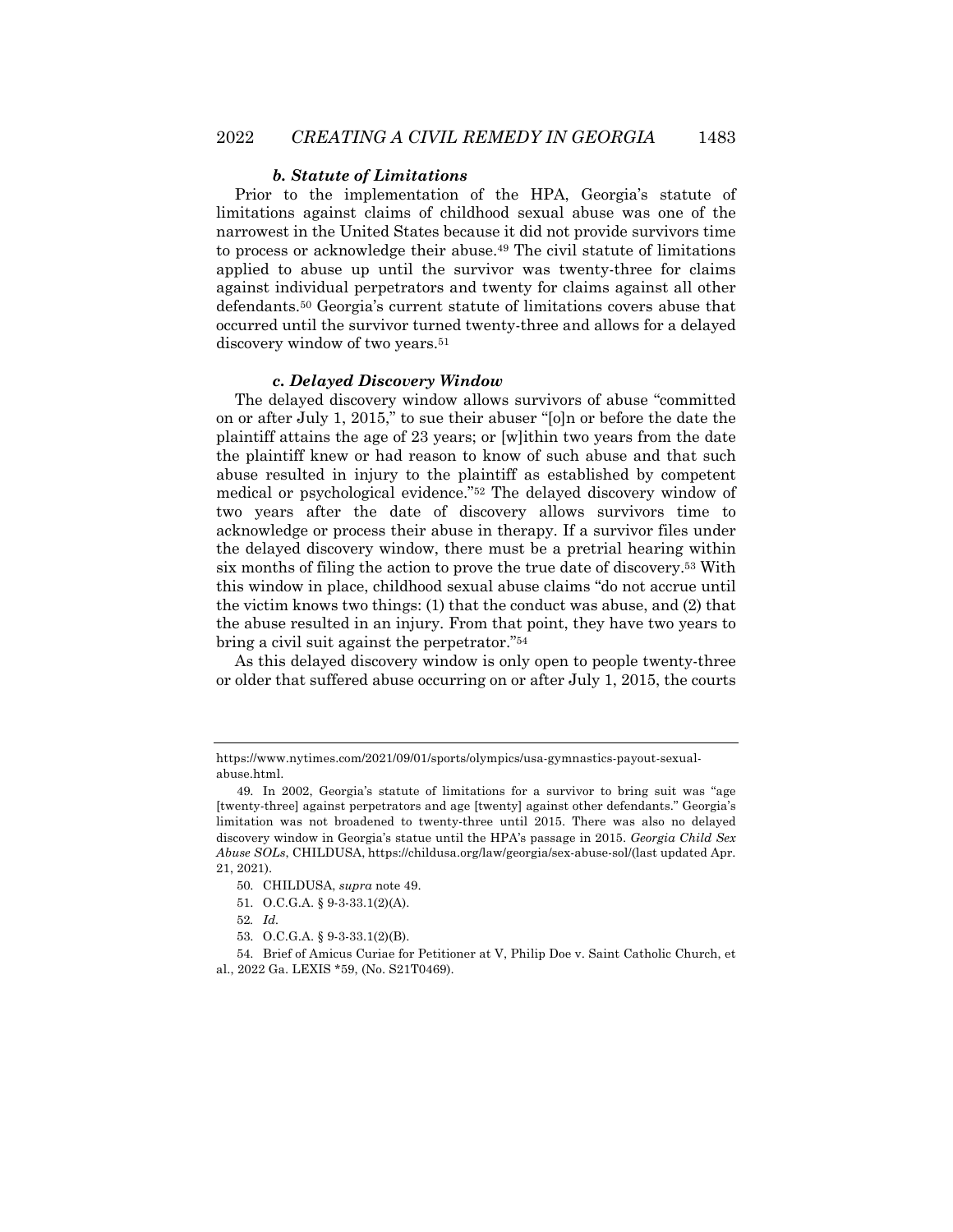have not seen much litigation under this provision yet.<sup>55</sup> Increased litigation may begin over the next several years due to the maturing age of the survivors, which will qualify them under the delayed discovery window.

#### **2. Georgia's Attempts to Amend the Hidden Predator Act**

Legislators have been seeking to raise the age limit for the tolling statute of limitation for the past few years.56 Advocates for the age range increase have argued that many survivors do not realize they experienced abuse or cannot fully process their childhood sexual abuse until they reach a mature age.<sup>57</sup> Advocates for this change compare the long-term effects of childhood abuse to post-traumatic stress disorder that is experienced by veterans.58

The proposed, updated version of HPA legislation will revisit the terms of the HPA and will be voted on in the Georgia General Assembly, beginning in January of 2022. The most recently proposed version of the HPA offered an even broader window for survivors to bring suit, but was not passed in the Senate.59 That version proposed expansion of the age limit from twenty-three to fifty-two, and expanded the time limit of when the survivor "knew or had reason to know of the abuse" from two years to four years.60 Survivors could also sue entities or organizations that

59. The 2020 proposed version of the Act was known as the Child Victim Protection Act of 2021. It was passed in the House in February of 2021, twenty days after the oral arguments before the Georgia Supreme Court in *Harvey v. Merchan*. Ga. H.R. Bill 109, Reg. Sess. (2021).

60. O.C.G.A. § 9-3-33.1(2)(a).

<sup>55.</sup> Telephone Interview with Emma Hetherington, Clinical Assistant Professor and Wilbanks Child Endangerment and Sexual Exploitation Clinic Director at the University of Georgia School of Law (Sept. 15, 2021).

<sup>56.</sup> These proposed age increases range from twenty-three to thirty-eight since 2018, and fifty-two in 2021. Child Victim Protection Act of 2021, Ga. H.R. Bill 109, Reg. Sess. (2021); Beau Evans, Capitol Beat News Service, *Georgia 'Hidden Predator' House Bill Widens Statute of Limitations for Child Sex Abuse Lawsuits*, ALBANY HERALD, https://www.albanyherald.com/news/georgia-hidden-predator-house-bill-widens-statuteof-limitations-for-child-sex-abuse-lawsuits/article\_38a78b24-608d-11ea-a676-

cf2ec7a8c290.html (last updated Apr. 12, 2021).

<sup>57.</sup> O.C.G.A. § 9-3-33.1.

<sup>58.</sup> Evans, *supra* note 56; "Child sexual abuse can have lifetime impacts on survivors especially without support. It can impact educational outcomes, lead to heightened symptoms of posttraumatic stress disorder, higher suicidality, drug abuse, higher likelihood of teen pregnancy and chronic health issues." This list of impacts on childhood sexual abuse survivors is not exhaustive, but these are the most prevalent. *YWCA is on a Mission: Child Sexual Abuse Facts*, YWCA (Sept. 2017), https://www.ywca.org/wpcontent/uploads/WWV-CSA-Fact-Sheet-Final.pdf (elaborating further on the effects of childhood sexual abuse on the survivors).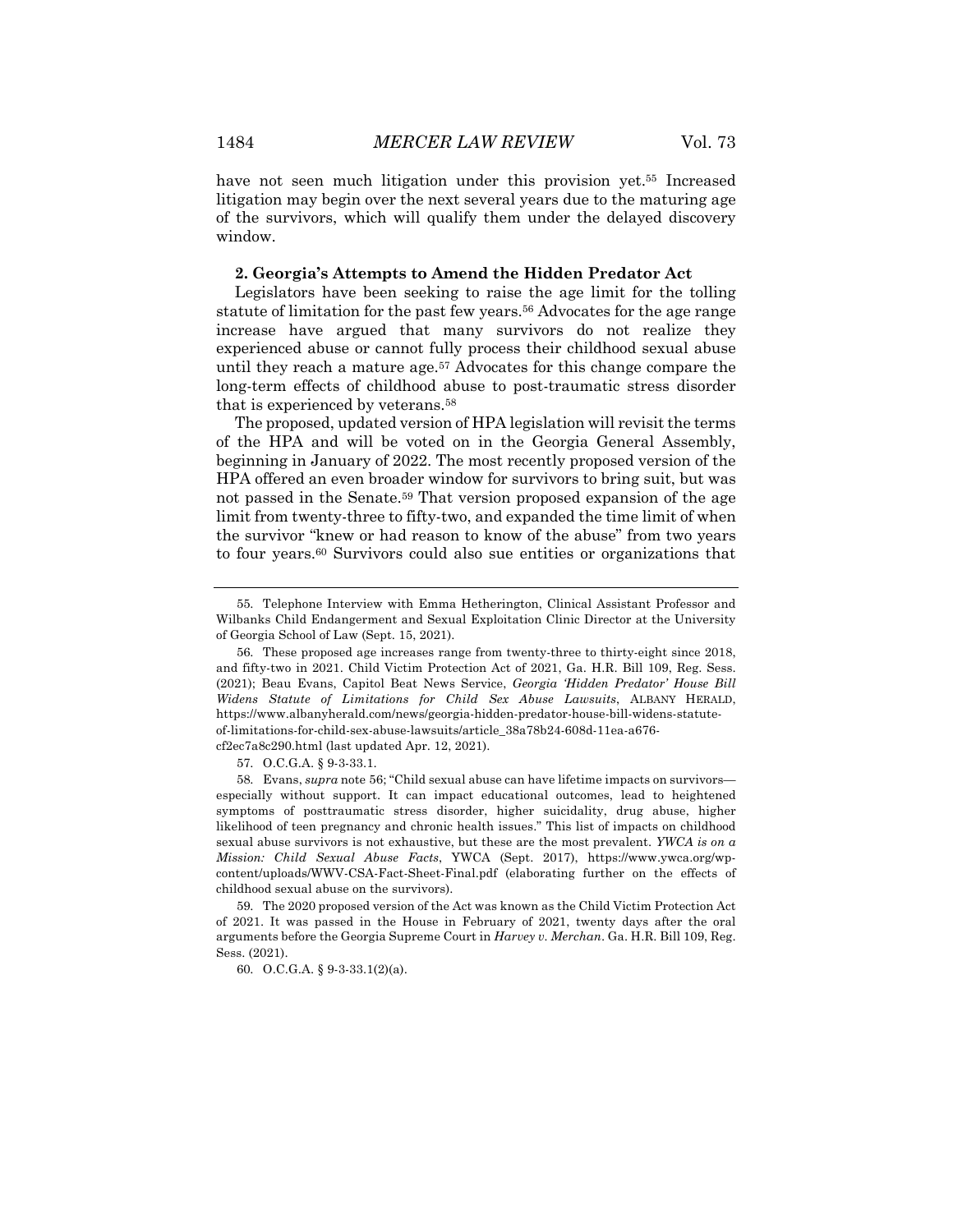owed a duty of care to the survivor, knew of the abuse, and did not interfere with eliminating the abuse, or covered up the abuse.<sup>61</sup>

Nonprofits and large institutions, such as Boy Scouts of America and the Roman Catholic Archdiocese of Atlanta, have strongly opposed any expansion.62 These institutions fear they will receive extreme backlash from expanding the statute of limitations and adding the coverup section of the legislation.63 Those in opposition to the proposed change "[have warned] it could unleash a wave of litigation capable of crippling social-benefit groups like schools and churches."64

#### *B. Choice of Law*

#### **1. The Doctrine of Lex Loci Delicti**

When claims containing actions committed outside of Georgia are brought in front of a Georgia court with jurisdiction over the case, the Georgia court must determine the applicable law.65 The court uses the doctrine of *lex loci delicti* to make this determination.66 Under the doctrine of *lex loci delicti*, the governing substantive law is that of the place where the tort was committed.67 The applicable substantive law is that of where the original tort occurred even though many damages of an emotional nature arise after the tort occurs, and potentially in another jurisdiction.<sup>68</sup>

The location of the original tort is that where the original action occurred, not necessarily where the injuries occurred.69 For example, in a recent Georgia Supreme Court decision, *Auld v. Forbes*, a minor was killed on a school field trip to Belize.70 His mother argued that Georgia's statute of limitations and substantive law should apply because the field

<sup>61.</sup> The proposed legislation applied to "institution[s], agenc[ies], firm[s], business[es], corporation[s], or other public or private legal organization[s][.]"  $O.C.G.A$  § 9-3-33.1(d)(1).

<sup>62.</sup> Evans, *supra* note 40.

<sup>63</sup>*. Id.*

<sup>64.</sup> Evans, *supra* note 56.

<sup>65.</sup> Auld v. Forbes, 309 Ga. 893, 848 S.E.2d. 876 (2020); *see also* Bullard v. MRA Holding, LLC, 292 Ga. 748, 751, 740 S.E.2d 622, 625–26 (2013) (holding a videotape taken in Florida but distributed nationwide and with the subject of the video residing in Georgia can still constitute an injury being sustained within Georgia for the basis of applicable substantive law).

<sup>66</sup>*. Auld*, 309 Ga. at 894, 848 S.E.2d at 879.

<sup>67.</sup> Lex loci delicti translates to "the law of the place where the injury was sustained." *Id.*; s*ee Harvey*, 311 Ga. at 813, 860 S.E.2d at 567.

<sup>68</sup>*. Auld*, 309 Ga. at 894, 848 S.E.2d at 879.

<sup>69</sup>*. Id.*

<sup>70</sup>*. Id.* at 893, 848 S.E.2d at 878.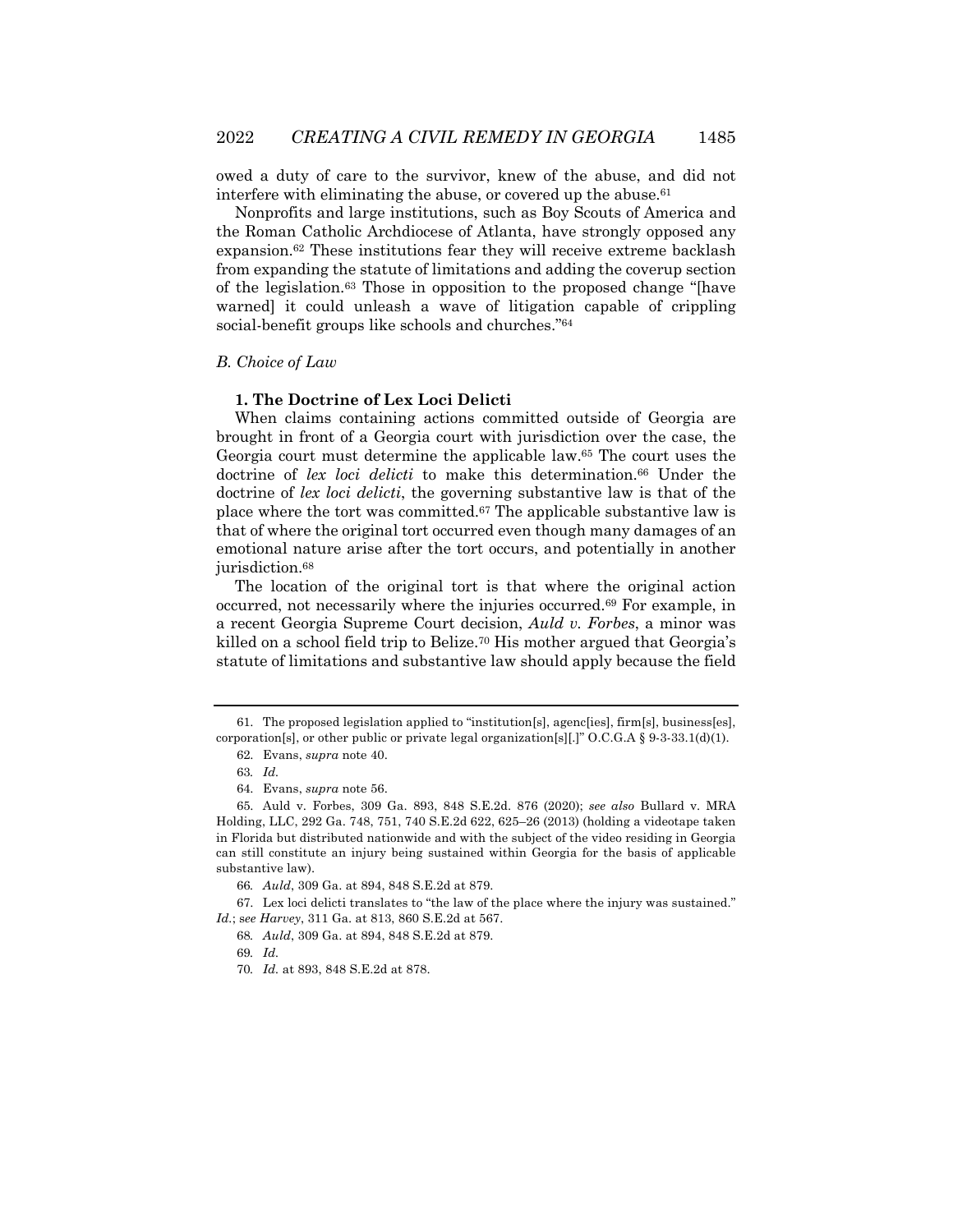trip was planned in Georgia. The court dismissed her claim based on the statute of limitations having run because the Belizean period was shorter than Georgia's, and the events giving rise to the claim occurred in Belize.<sup>71</sup> Although the planning of an event or the emotional effects following an event may transpire in another jurisdiction, the court must apply the jurisdiction's substantive law where the event occurred, even if the jurisdiction is outside of Georgia.72

#### **2. Applicable Procedural Law**

Applicable statutes of limitations are procedural questions that are typically covered by the law of the jurisdiction where the action is brought.73 Some claims based on foreign law are the exception to this general procedural rule.74 This exception states:

[W]hen the applicable foreign law creates a cause of action that is not recognized in the common law and includes a specific limitation period, that limitation period is a substantive provision of the foreign law that governs, and it applies when it is shorter than the period provided for under Georgia law.75

When foreign law creates a claim that is not recognized in common law, and that foreign law has a specific time limit, the statute of limitations of the foreign law will apply when it is shorter than the one afforded under Georgia law.76

#### *C. Continuing Tort Theory*

Generally, the statute of limitations for personal injury claims begins to run as soon as the injury occurs.77 The continuing tort theory affords plaintiffs an extended statute of limitations under certain circumstances.78 A plaintiff can only sue under a continuing tort theory when both "the wrong and the injury are unknown to the plaintiff" until

72*. Id.*

<sup>71.</sup> The court reasoned that since the actual death giving rise to the suit occurred in Belize, that "the 'last event necessary' . . . took place in Belize, and that Belize was where the injury was suffered." *Id.* at 895, 848 S.E.2d at 879.

<sup>73</sup>*. Harvey*, 311 Ga. at 814, 860 S.E.2d at 567.

<sup>74</sup>*. Id.* (citing *Auld*, 309 Ga. at 895, 848 S.E.2d at 879).

<sup>75</sup>*. Harvey*, 311 Ga. at 814, 860 S.E.2d at 567 (quoting *Auld*, 309 Ga. at 895, 848 S.E.2d at 880).

<sup>76</sup>*. Harvey*, 311 Ga. at 814, 860 S.E.2d at 567; *Auld*, 309 Ga. at 895, 848 S.E.2d at 880 (internal quotations omitted).

<sup>77.</sup> Everhart v. Rich's, Inc., 229 Ga. 798, 801, 194 S.E.2d 425, 428 (1972).

<sup>78</sup>*. Id.* at 802, 194 S.E.2d at 428.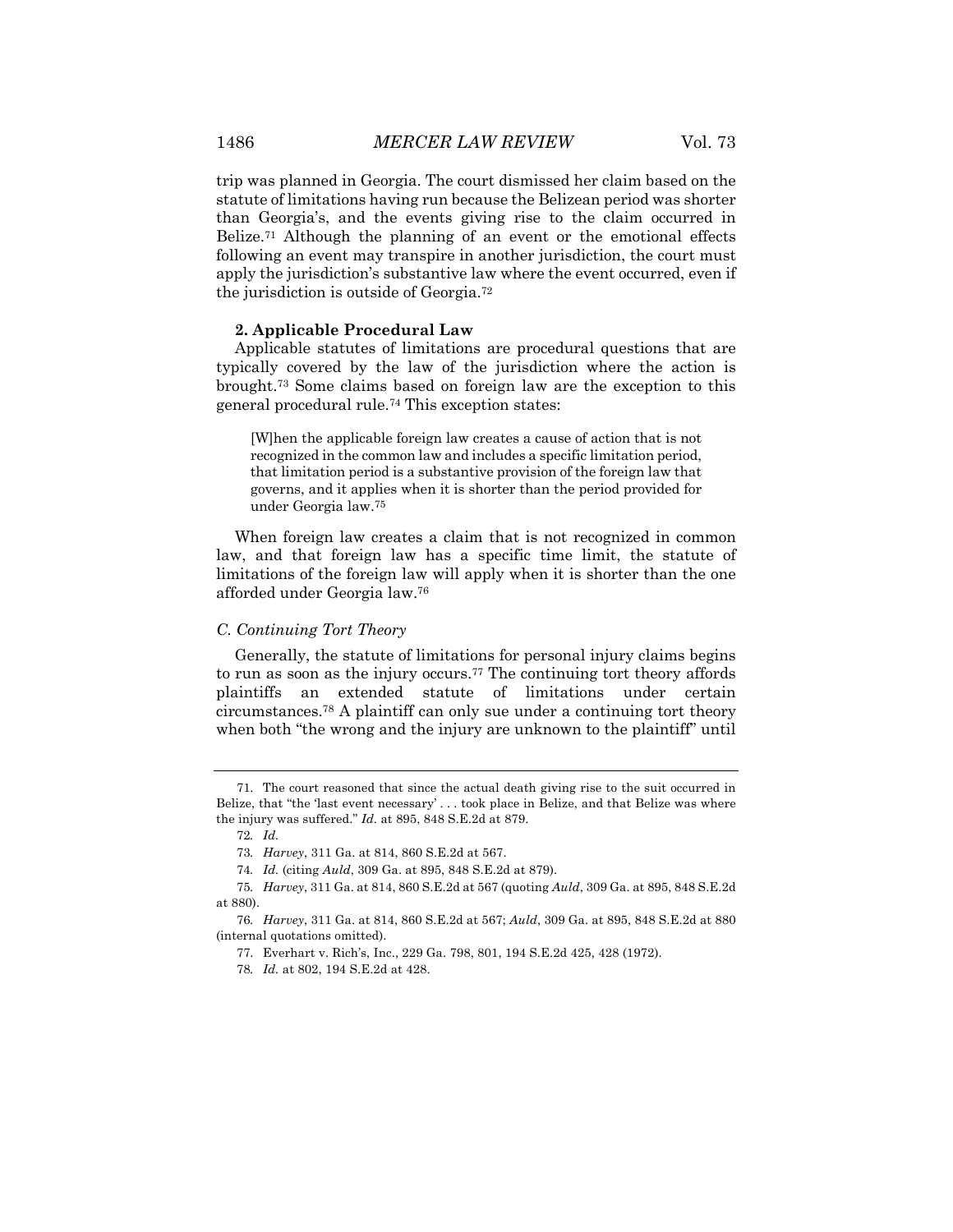after the injury occurred.79 The application of this theory has been limited to personal injury claims.80

The continuing tort theory applies when the injured party discovers both their injury and the wrongdoing after the injury occurred.<sup>81</sup> Accordingly, in *Everhart v. Rich's Inc.*, the plaintiff suffered continued exposure to hazardous materials.82 Despite the plaintiff's injury occurring as soon as they encountered the materials, due to their lack of knowledge or warning of their exposure, the Georgia Supreme Court concluded the continuing tort theory applied.83

The continuing tort theory applies when the injured party is unaware of the wrongdoing and the injury, but does not apply to claims of sexual abuse, according to the Georgia Supreme Court decision in *Harvey*.84

#### *D. Constitutional Challenges*

#### **1. Georgia's Ban on Retroactive Laws**

According to the Georgia Constitution: "No . . . ex post facto law, retroactive law, or laws . . . shall be passed."85 Retroactive laws are generally procedural laws, as they are statutes of limitations.86 Statutes of limitations are procedural because they look only to if the party can

- 81*. Everhart,* 229 Ga. at 802, 194 S.E.2d at 428–29.
- 82*. Id.* at 798, 194 S.E.2d at 425.

83. The tort in this case was one:

*Id.* at 802, 194 S.E.2d at 428.

84*. Harvey*, 311 Ga. at 815, 860 S.E.2d at 568*.*

85. GA. CONST. art. I, § 1, para. X. The court disagreed with each of the Harveys' arguments:

[T]hat by reviving all claims that had expired prior to enactment of the statute, former paragraph (d)(1) violate[d] both the Georgia Constitution's prohibition against ex post facto laws and their due process rights under the federal and state constitutions. The Harveys also argue[d] that former paragraph (d)(1) violate[d] their equal protection rights under the federal and state constitutions.

*Harvey*, 311 Ga. at 823–24, 860 S.E.2d at 573.

86. Hunter v. Johnson, 259 Ga. 21, 22, 376 S.E.2d 371, 372 (1989) (citing Allrid v. Emory Univ., 249 Ga. 35, 37–38, 285 S.E.2d 521, 524 (1982); Pritchard v. Savannah R. Co., 87 Ga. 294, 13 S.E.2d 493 (1891)).

<sup>79</sup>*. Harvey*, 311 Ga. at 816, 860 S.E.2d at 569.

<sup>80.</sup> Child sexual abuse is a personal injury claim; it is a tort. *Id.* at 816, 860 S.E.2d at 568; *Everhart*, 229 Ga. at 801, 194 S.E.2d at 428 (1972).

<sup>[</sup>O]f a continuing nature which tolls the statute of limitation so long as the continued exposure to the hazard is occasioned by the continued failure of the tortfeasor to warn the victim, and the statute of limitation does not commence to run under these circumstances until such time as the continued tortious act producing injury is eliminated . . . by an appropriate warning in respect to the hazard.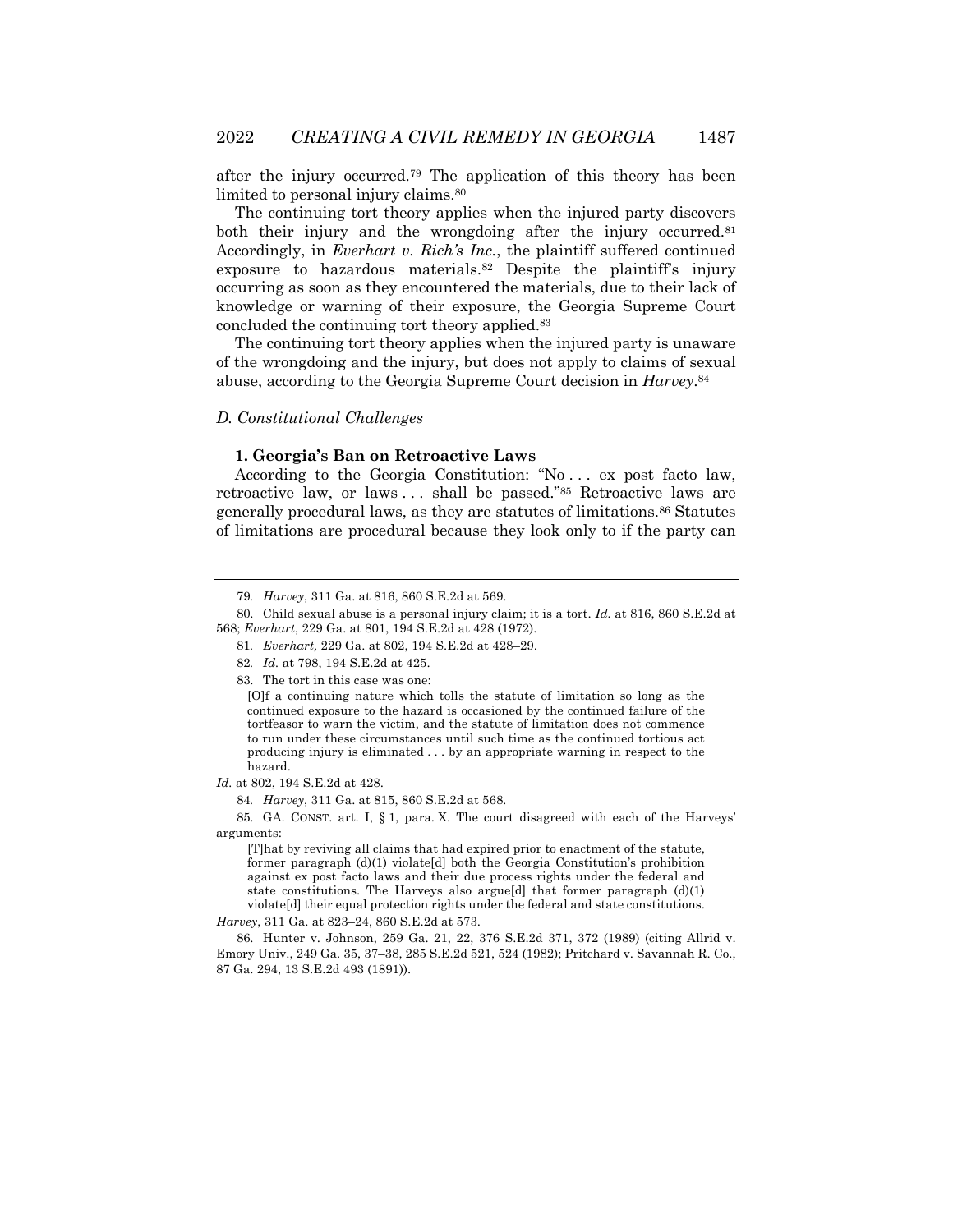sue to receive a remedy for their damages, but they do not have anything to do with a party having a vested right to sue.<sup>87</sup>

Retroactive statutes of limitations are constitutional because defendants do not have a vested right in statutes of limitations.<sup>88</sup> Consequently, in *Canton Textile Mills, Inc. v. Lathem*, the Georgia Supreme Court held that a retroactive worker's compensation claim was constitutional because the legislative intent was to provide people with a remedy.89 The court reasoned that legislatures could provide a remedy through a retroactive statute of limitations because parties have no right to any particular time period.<sup>90</sup> Thus, "[o]rdinarily, there is no constitutional impediment to giving retroactive effect to statutes that govern only procedure of the courts."91

#### **2. Equal Protection Rights**

The Equal Protection Clauses of the Fourteenth Amendment and Georgia's Constitution prohibit the denial of the equal protection of the laws for any person.92 When reviewing the constitutionality of civil statutes under these protections, courts first decide the applicable level of scrutiny.93 The scrutiny levels differ between two classifications: suspect classification or fundamental rights, and every other issue.<sup>94</sup> The lowest level of scrutiny, rational basis review, is used when the issue does

[F]or the future, and usually will not be given retrospective operation. They will be given retrospective operation, however, when the language imperatively requires it, or when an examination of the act as a whole leads to the conclusion that such was the legislative purpose.

*Canton Textile Mills, Inc.*, 253 Ga. at 104, 317 S.E.2d at 192.

90*. Id.* at 105, 317 S.E.2d at 192–93.

91*. Hunter,* 259 Ga. at 21, 376 S.E.2d at 372 (citing *Pritchard*, 87 Ga. at 294, S.E.2d at 493; *Allrid*, 249 Ga. at 37, 285 S.E.2d at 521).

<sup>87</sup>*. Hunter*, 259 Ga. at 22, 376 S.E.2d at 372.

<sup>88.</sup> The constitutionality of retroactive statute of limitations has been upheld by the Georgia Supreme Court on multiple occasions. Canton Textile Mills, Inc. v. Lathem, 253 Ga. 102, 104, 317 S.E.2d 189, 191–92 (1984); *see also* Vaughn v. Vulcan Materials Co., 226 Ga. 163, 164, 465 S.E.2d 661, 662 (1996) ("[t]here is no vested right in a statute of limitation.").

<sup>89.</sup> Generally, laws are only directed

<sup>92.</sup> These protections extend to both criminal and civil actions. U.S. CONST. amend. XIV, § 1; GA. CONST. art. I, § 1, para. 1.

<sup>93</sup>*. Harvey,* 311 Ga. at 827, 860 S.E.2d at 576.

<sup>94.</sup> Individual groups that have been historically discriminated against—due to race, religion, national origin, or alienage—fall in the suspect classification category. Fundamental rights are those laid out in the Constitution. *See* Amber-Phillips v. SSM DePaul Health Center, 459 S.W.3d 901 (Mo. 2015) (describing suspect classification).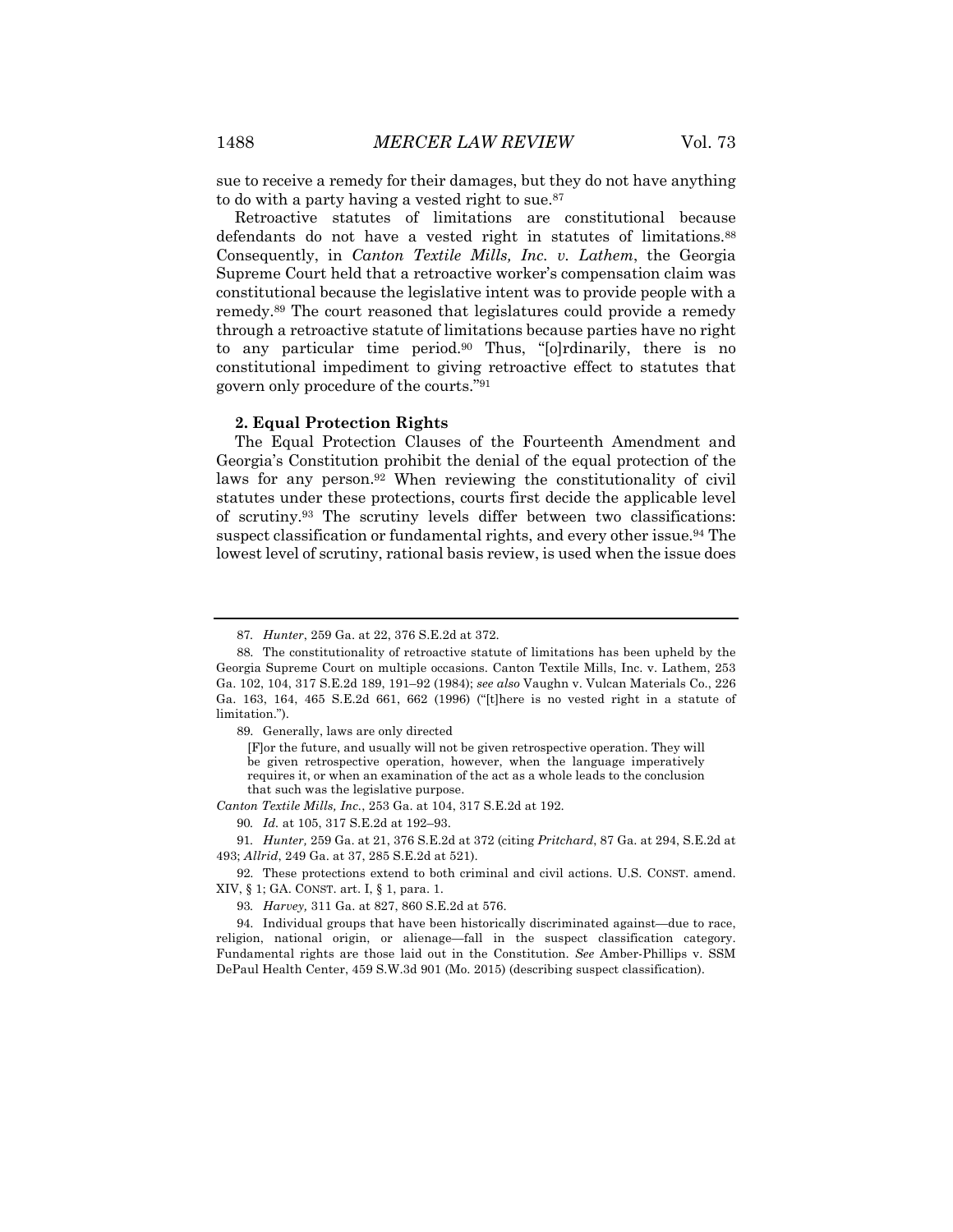not fall under suspect classification or infringe on fundamental rights.95 When reviewing the statutes under the rational basis scrutiny level, "[e]qual protection is violated only if the means adopted by the statute, or the classifications used, are irrelevant to the government's legitimate objective, or are altogether arbitrary."96

#### IV. COURT'S RATIONALE

In *Harvey*, the Georgia Supreme Court was tasked with deciding many questions regarding the applicability of Georgia law, Quebec law, and the HPA to each of Merchan's claims.97

#### *A. Statutory Analysis of O.C.G.A. § 9-3-33.1*

When a court decides the meaning of a statute, it must reflect on the text of the statute itself.98 A court must interpret the statute "in its most natural and reasonable way, as an ordinary speaker of the English language would."99 When reviewing statutes, Georgia courts have also generally looked "to other provisions of the same statute, the structure and history of the whole statute, and the other law—constitutional, statutory, and common law alike—that forms the legal background of the statutory provision in question."100 Georgia courts have previously "presume[d] that the General Assembly meant what it said and said what it meant" when creating legislation.101 The Georgia Supreme Court followed this standard for statutory review and application here.102 The court first analyzed the wording of O.C.G.A. § 9-3-33.1 to conclude that claims from other jurisdictions could be brought under the statute. The court concluded that the statutory language at issue, "would be[,]" was

<sup>95.</sup> Harper v. State, 292 Ga. 557, 560, 738 S.E.2d 584, 588 (2013) ("[r]ational basis review involves a two-prong evaluation of the challenged statute.").

<sup>96</sup>*. Id.* at 561, 738 S.E.2d at 588 (citing Rainer v. State, 286 Ga. 675, 677–78, 690 S.E.2d 827, 829 (2010)).

<sup>97</sup>*. Harvey*, 311 Ga. at 821, 860 S.E.2d at 572.

<sup>98</sup>*. Id.* (quoting City of Marietta v. Summerour, 302 Ga. 645, 649, 807 S.E.2d 324, 328 (2017)).

<sup>99</sup>*. Harvey*, 311 Ga. at 821–22, 860 S.E.2d at 572 (quoting Deal v. Coleman, 294 Ga. 170, 172–73, 751 S.E.2d 337, 341 (2013)).

<sup>100.</sup> Zaldivar v. Prickett, 297 Ga. 589, 591, 774 S.E.2d 688, 691 (2015) (quoting May v. State, 295 Ga. 388, 391–92, 761 S.E.2d 38 (2014)).

<sup>101</sup>*. Summeror*, 302 Ga. at 649, 807 S.E.2d at 328 (quoting *Deal*, 294 Ga. at 172, 751 S.E.2d at 337).

<sup>102</sup>*. Harvey*, 311 Ga. at 822, 860 S.E.2d at 572.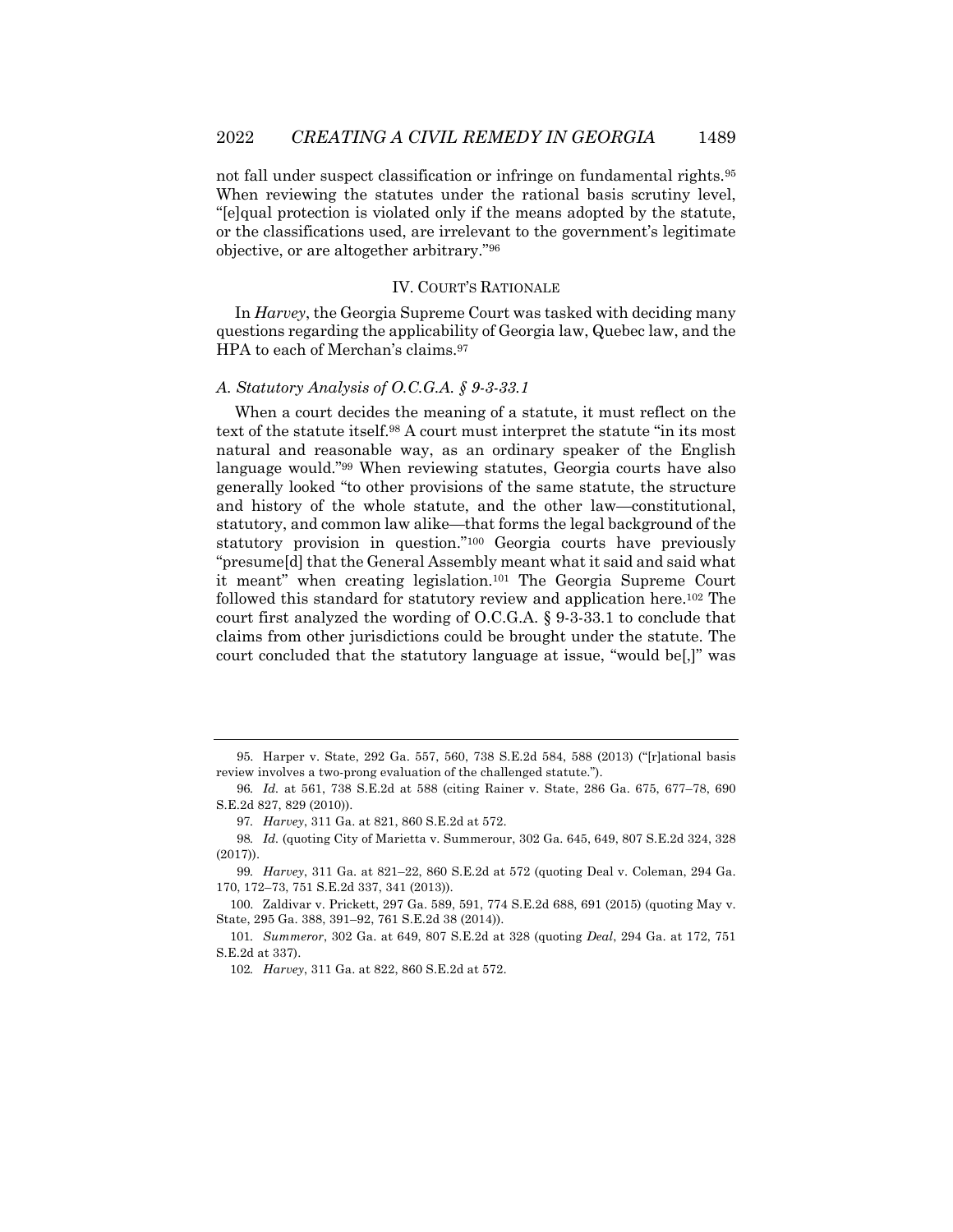written broadly enough to cover abuse from outside of Georgia.<sup>103</sup> The statutory language demands:

[A]n assessment of past actions under the present set of circumstances, in this case whether those past acts would violate Georgia law. Implicit in this assessment is the assumption that the acts would be in violation of Georgia law if they occurred in Georgia. Moreover, nothing in the definition of childhood sexual abuse limits the statute's reach to crimes committed in Georgia.104

The Harveys argued that O.C.G.A § 9-3-33.1 could only apply to acts within Georgia—which would exclude the Quebec claims—because supposedly, acts outside of the state could not violate Georgia statutes.<sup>105</sup> The court disagreed and determined that since the statute covered acts that "'would be in violation of' an enumerated statute[,]" the legislature did not intend for the statute to cover only acts that occurred in Georgia.106 This court determined the wording of O.C.G.A § 9-3-33.1 was written broadly enough to include abuse that occurred outside of Georgia.107

#### *B. Choice of Law*

Generally, the applicable procedural law is that of the forum state.108 However, this case falls under an exception to the general rule.109 Foreign statutes of limitations apply when the foreign law claim is not recognized in common law, the foreign law has a specified statute of limitations, and that limitation is shorter than Georgia's.110 When claims come from civil law and not common law, statutes of limitations are treated as substantive rather than procedural.111 Merchan's claims from Quebec arose from a cause of action created by civil code, not common law,

109*. Id.* at 814, 860 S.E.2d at 567.

111*. Id.*

<sup>103.</sup> The statutory portion at issue defined childhood sexual abuse as "'any act committed by the defendant against the plaintiff which act occurred when the plaintiff was under 18 years of age and which act would be in violation of' enumerated crimes as prohibited by Georgia statutes, including rape, child molestation, incest, sexual battery, and aggravated sexual battery." *Id.*

<sup>104</sup>*. Id.*

<sup>105</sup>*. Id.*

<sup>106</sup>*. Id.*

<sup>107</sup>*. Id.*

<sup>108</sup>*. Id.* at 817, 860 S.E.2d at 569.

<sup>110</sup>*. Id.*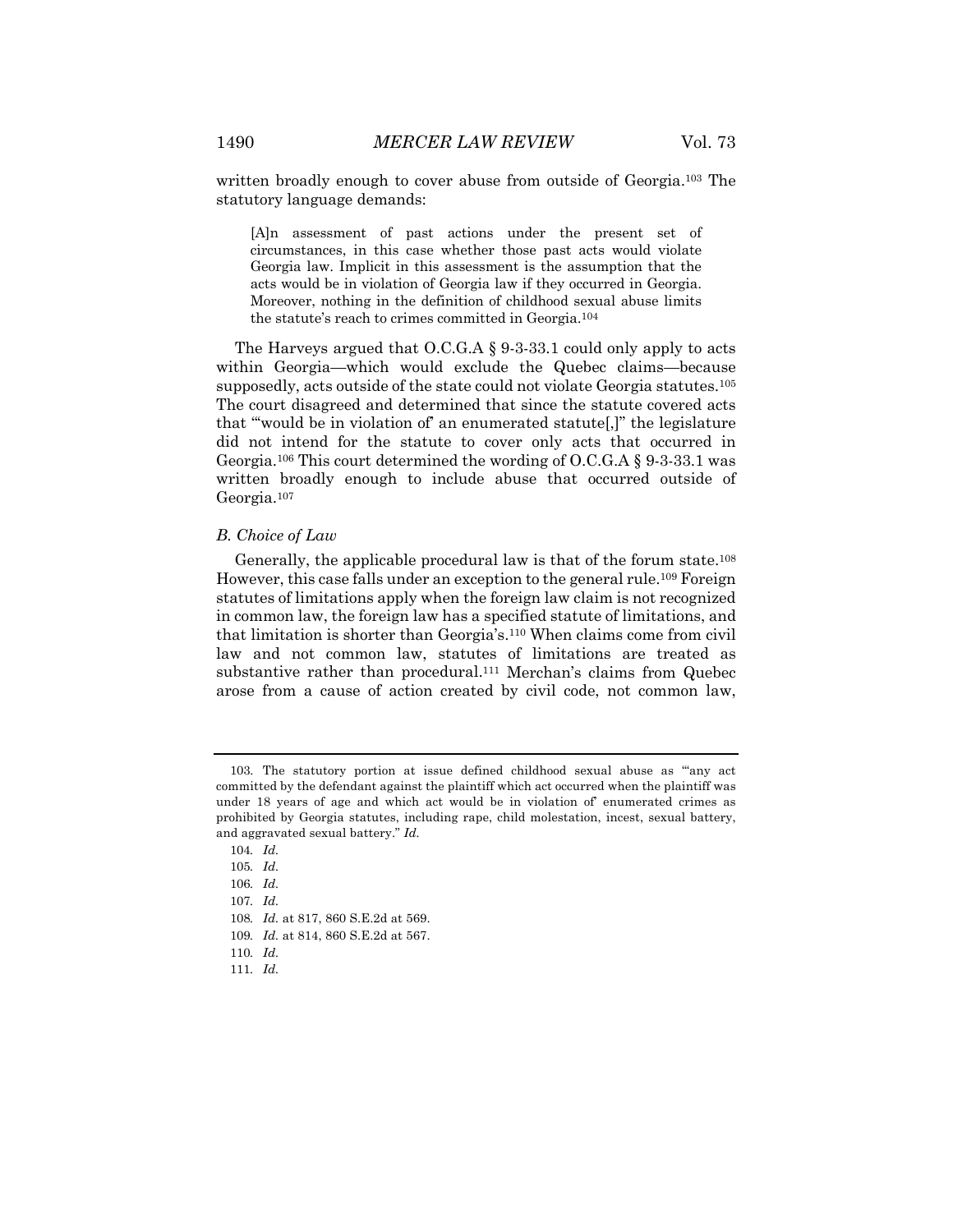because Quebec is a civil law jurisdiction.112 As some of Merchan's claims arose from Quebec civil code, the Quebec statute of limitations will apply if it is shorter than Georgia's.113 The issue of which statute of limitations is shorter has not been litigated, and the decision of which is shorter was remanded to the trial court.114

Additionally, the Harveys argued Quebec law could not be reviewed here because Merchan waived her right to argue under foreign law in her pleadings, but the court disagreed.115 Despite Merchan not directly pleading under foreign law, the court concluded she was not barred from relying on foreign law.116 While the court allowed the claims for acts that occurred in Canada to be heard in Georgia, Merchan still had to establish proper jurisdiction and venue with the court for all claims to be heard.117 These claims had jurisdiction and venue because each party was a resident of Georgia.118

The court then looked to the doctrine of *lex loci delicti* to determine the applicable substantive law for each claim.119 Normally, this doctrine applies the procedural law of the forum state to every claim, but because of the foreign law exception, Quebec's statute of limitations becomes substantive law that may apply to certain claims.120 Georgia's substantive law applies to every claim, but depending on where the tort occurred, there may be a difference in which statute of limitations applies.121 The court relied on *lex loci delicti* to determine Georgia's substantive law applies, and the foreign law exception to determine the statute of limitations applies depending on which jurisdiction the tort occurred in.122

116*. Id.*

117*. Id.* at 819, 860 S.E.2d at 570.

- 120*. Id.* at 814, 860 S.E.2d at 567.
- 121*. Id.*

<sup>112.</sup> Quebec has a civil law system, but every state except Louisiana has a common law system. *Id.* at 817, 860 S.E.2d at 569.

<sup>113</sup>*. Id.*

<sup>114</sup>*. Id.* at 817, 860 S.E.2d at 569–70.

<sup>115</sup>*. Id.* at 818, 860 S.E.2d at 570.

Under O.C.G.A. § 9-11-43 (c), '[a] party who intends to raise an issue concerning the law of another state or of a foreign country shall give notice in his pleading or other reasonable written notice . . . .' Under this statute, a party waives the ability to rely on foreign law when the party fails to provide reasonable notice of its intent to rely on foreign law . . . . [T]he Harveys have not established that Merchan cannot now amend her pleadings to provide such notice.

<sup>118</sup>*. Id.* at 812, 860 S.E.2d at 566.

<sup>119</sup>*. Id.* at 813, 860 S.E.2d at 567.

<sup>122</sup>*. Id.* at 814, 860 S.E.2d at 568.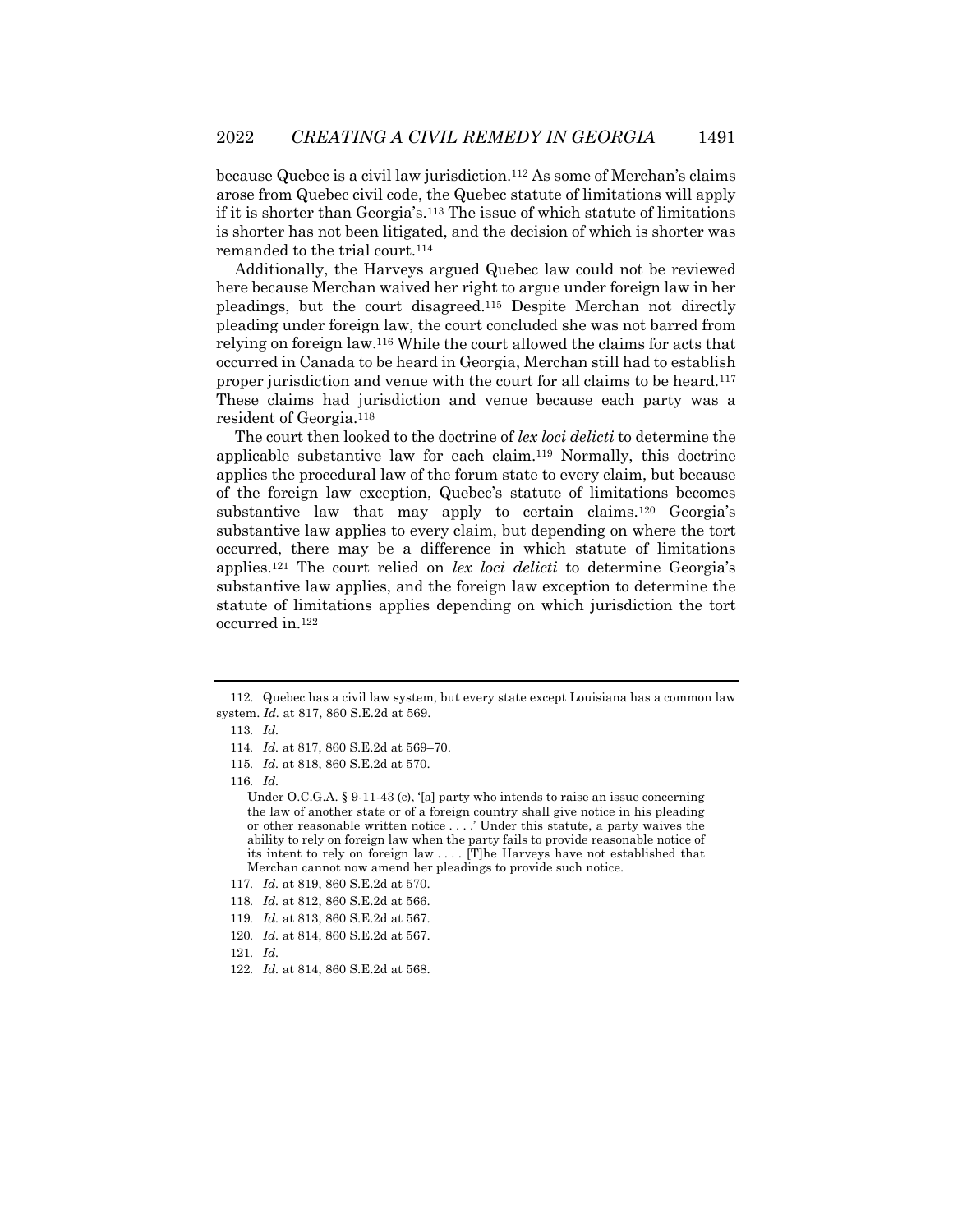#### *C. Continuing Tort Theory*

Further, the court rejected Merchan's argument that the continuing tort theory applies to her claims.123 Merchan wanted the continuing tort theory to apply because each act of sexual abuse would be a Georgia claim, regardless of where the act occurred.124 As she allegedly endured over twenty years of weekly, if not daily, abuse, it would be difficult to prove each separate claim.125 As the continuing tort theory applies when the injured is unaware of the wrongdoing and the injury, the court decided this theory does not apply to claims of sexual abuse—even if the abuse occurs for an extended period and the extent of the abuse is not fully comprehended until years later.<sup>126</sup> The court reasoned that the survivor is aware of the completion of the tort when it occurs, especially in cases of "violent external means" of abuse. 127 Therefore, a sexual assault survivor has a discreet, separate claim every time an independent action of abuse begins and is complete each time it ends.128

### *D. Constitutionality of O.C.G.A. § 9-3-33.1*

Finally, the court reviewed the constitutional rights afforded under Georgia's retroactive law prohibition and the equal protection clauses to determine O.C.G.A. § 9-3-33.1 does not violate either.129 First, the Harveys argued the statute violated Georgia's prohibition of retroactive laws.130 Both the United States Supreme Court and the Georgia Supreme Court stated statutes of limitations for civil claims that were reopened by legislation "have 'never been regarded'" as a "'fundamental right.'"131 Since statutes of limitations are not constitutional rights, the Harveys did not have a fundamental right in the statute.132 Thus, the court used

127*. Id.* at 816, 860 S.E.2d at 569 (quoting *Everhart*, 229 Ga. at 801, 194 S.E.2d at 428).

<sup>123</sup>*. Id.*

<sup>124</sup>*. Id.*

<sup>125</sup>*. Id.*

<sup>126</sup>*. Id.* at 815–16, 860 S.E.2d at 568.

<sup>128</sup>*. Id.* at 816, 860 S.E.2d at 568.

<sup>129</sup>*. Id.* at 823–24, 860 S.E.2d at 573–74.

<sup>130</sup>*. Id.* at 824, 860 S.E.2d at 574.

<sup>131</sup>*. Id.* (quoting Chase Securities Corp. v. Donaldson, 325 U.S. 304, 314 (1945)); *see* Campbell v. Holt, 115 U.S. 620 (1885).

<sup>132</sup>*. Harvey*, 311 Ga. at 826, 860 S.E.2d at 575.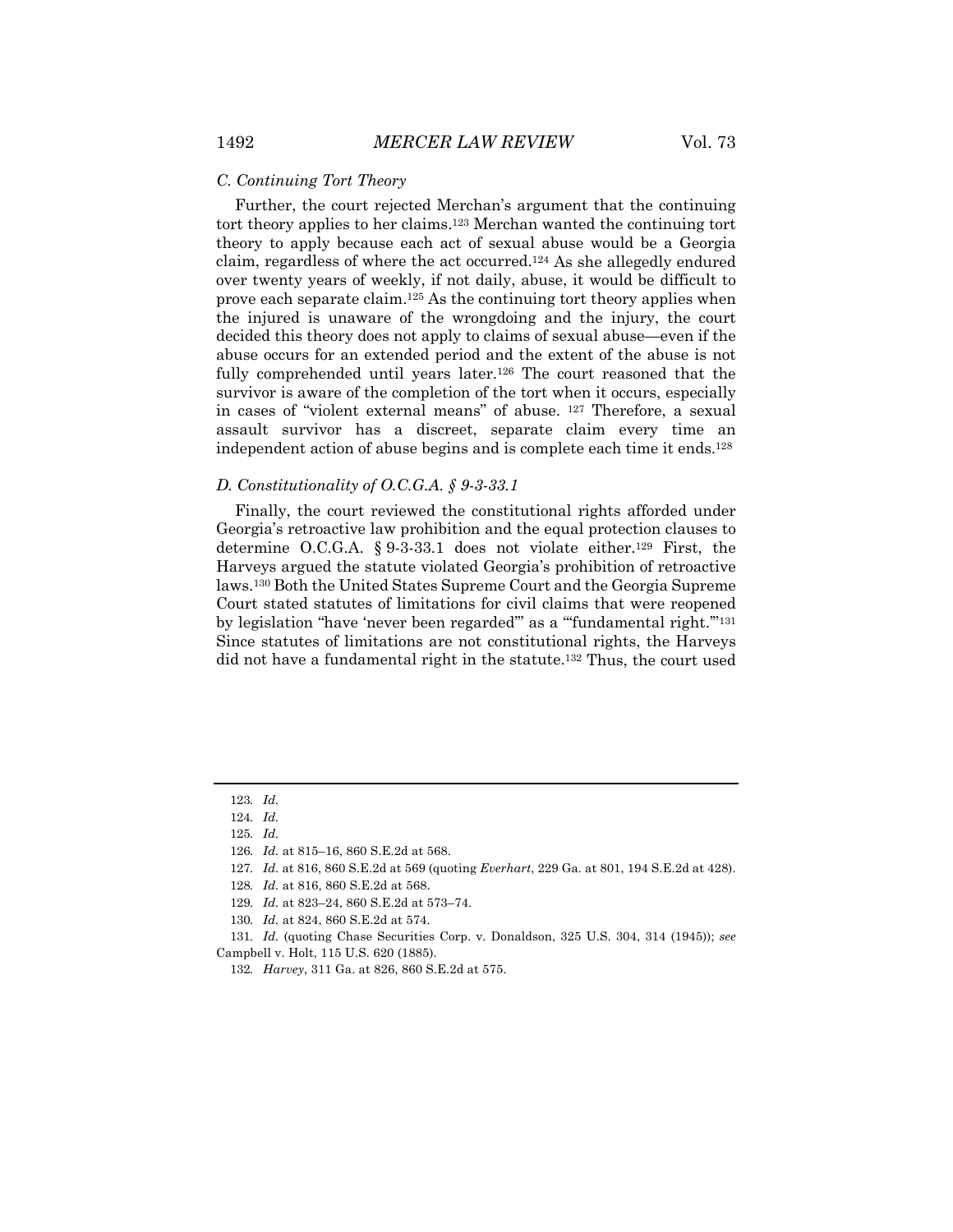rational basis review.133 Upon review, the court concluded civil revival statutes are constitutional.134

Further, the Harveys argued the statute was unconstitutional by comparing it to other states' laws—using Kansas law as persuasive authority.135 Again, the court did not agree; "[t]he mere fact that other states have construed their state laws differently is insufficient reason to reconsider our own precedent."136 The constitutionality question regarding this statute was fully settled and established in Georgia by this decision, especially the Equal Protection argument. The Due Process argument had been addressed in prior decisions, but the Equal Protection argument had not yet been addressed. The court decided this statute does not violate any constitutional rights.137

#### V. IMPLICATIONS

Abuse comes in many forms, and survivors often need decades to process and acknowledge their abuse. Georgia's HPA allows survivors the chance to receive civil remedies for their childhood sexual abuse.138 The goal of the HPA is to provide survivors a civil remedy, while also affording survivors the time to process, and acknowledge their abuse before suing their abuser. Although this is the HPA's goal, it does not properly provide these remedies because implementing this Act is difficult.139 Some shortcomings of the current HPA include the time lapse between the actual abuse and when the case is tried, and the decrease in empathy that comes with hearing an adult speak about their childhood trauma rather than hearing it directly from a child. Further, the HPA is difficult to implement due to the inability to bring suits against entities.140

136*. Id.* at 825, 860 S.E.2d at 574.

<sup>133</sup>*. Id.* Under rational basis review, the Harveys had the burden of proving they were treated differently than other individuals in this position, and that there was no rational basis for their treatment. The Harveys did not meet their burden here.

<sup>134</sup>*. See* Brief of Amicus Curiae Child USA in Support of Appellee at IV (A), Harvey v. Merchan, 311 Ga. 811, 860 S.E.2d 561 (2021).

Georgia is on a growing list of at least 29 jurisdictions which have enacted various laws to revive previously expired child sex abuse claims, and stands alongside Arizona, California, Delaware, Florida, Hawaii, Michigan, Minnesota, Montana, New Jersey, New York, North Carolina, Utah, Vermont, Virginia, District of Columbia, and Guam, which have done so explicitly with a time-limited revival window.

<sup>135</sup>*. Harvey*, 311 Ga. at 824–25, 860 S.E.2d at 574.

<sup>137.</sup> Interview with Devin Mashman, Oral Arguer Before the Georgia Supreme Court for Merchan (Sep. 14, 2021); *see also Chase Securities Corp*., 325 U.S. at 314.

<sup>138.</sup> O.C.G.A. § 9-3-33.1.

<sup>139.</sup> Mangan, *supra* note 5.

<sup>140</sup>*. Id.*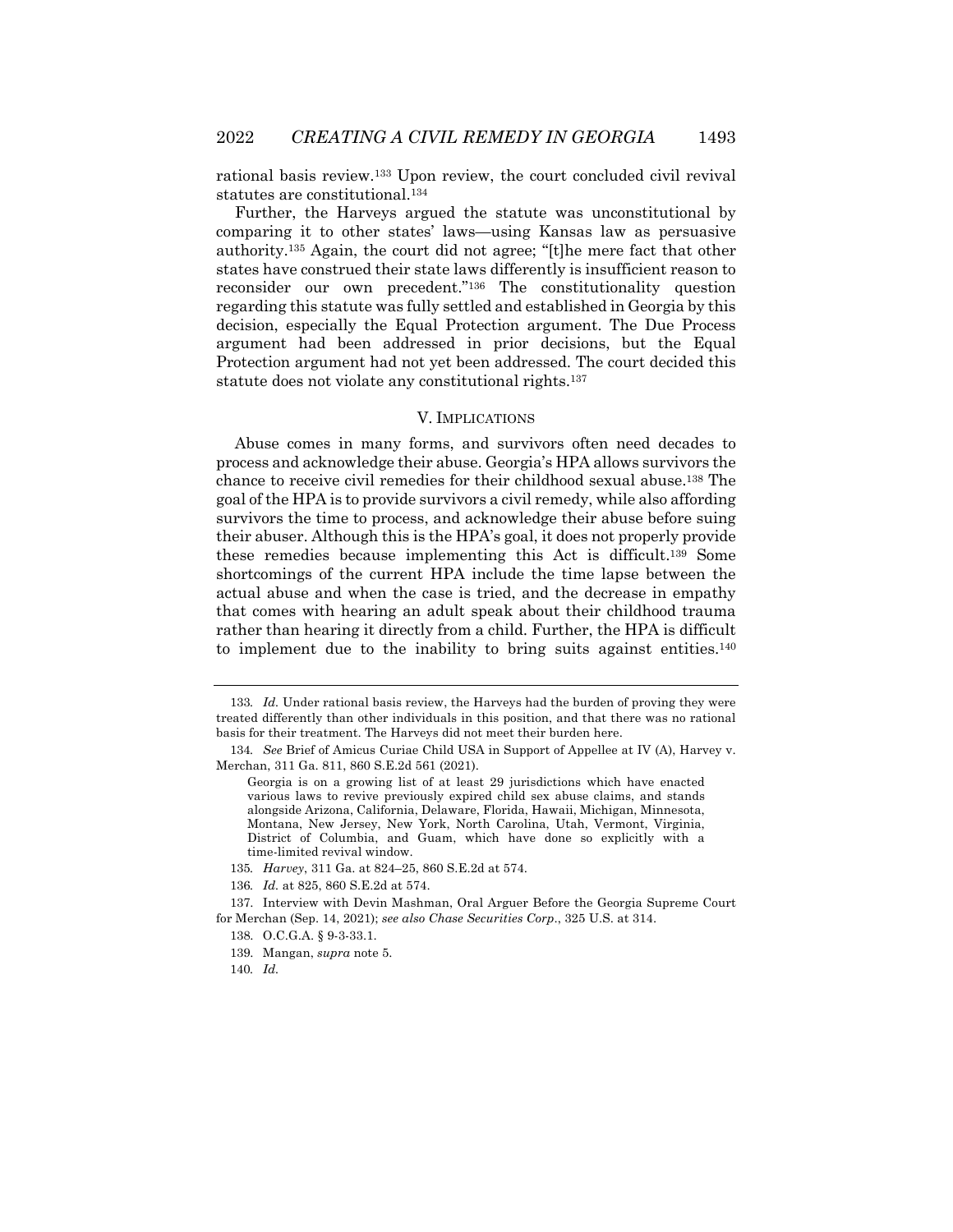Entities should be included in the possible defendants under the HPA because the threat of money is typically not a deterrent for individual abusers, so the Act is not providing much compensation or deterrence of abuse. Entities are more likely to be deterred than an individual abuser when they know they will be held monetarily liable.<sup>141</sup> If the legislation does not include entities, it is not affording a large portion of survivors redress, nor is it deterring a large portion of abuse coverups.

Georgia's proposed version of the HPA allows survivors to sue entities for their knowledge of the abuse and coverups of the abuse. If the legislation passes, it may increase the amount of litigation brought towards corporations and other large businesses.142 The argument for prohibiting smaller organizations from being held accountable due to their lack of resources is not convincing. If any organization is covering up abuse, it should be held responsible, regardless of its size or number of resources. To further protect children by deterring abuse and providing all survivors with redress, the legislation must include entities in the Act.

Georgia is not alone in its retroactive civil remedy for childhood sexual abuse.143 Other jurisdictions have adopted similar acts—such as Oklahoma (Hidden Predator Act144) and New York (Child Victims Act145 and Adult Survivors Act<sup>146</sup>)—but many states have yet to follow suit.<sup>147</sup>

<sup>141.</sup> Further, including entities in future legislation will provide far more survivors with remedies, and hopefully deter childhood abuse, because the threat of monetary damages is far more convincing to encourage an entity not to act than it is to an individual abuser. Emma Heatherington et. al., *Statute of Limitations for Child Sexual Abuse Civil Lawsuits in Georgia Update on Case Findings and Opportunities for Reform*, CEASE (Apr. 8, 2019), https://cease.law.uga.edu/sites/default/files/u61/2018-

<sup>2019%20</sup>CEASE%20White%20Paper%20April%208%202019.pdf.

<sup>142.</sup> Ga. H.R. Bill 109 (2021) (introduced).

<sup>143.</sup> Twenty-nine other jurisdictions have enacted similar statutes. Devin Mashman, *Retroactive Civil Statutes of Limitation and Due Process in the Child Sex Abuse Context: The Unique Need to Access Georgia Courts*, 15 CHARLESTON L. REV. 665, 671 (2021) (discussing the need for retroactive civil limitations).

<sup>144.</sup> Ok. H.R. Bill 1468, 56 Leg. (2017).

<sup>145.</sup> Ny. S. Bill S2440, Reg. Sess. (2019); *see also* Ar. S. Bill 676 (Justice for Vulnerable Victims of Sexual Abuse), 93 Gen. Assemb. (2021) (extending the civil childhood sexual abuse statute of limitations from age twenty-one to age fifty-five and opening a two-year revival period window); Co. S Bill 21-073, 73 Gen. Assemb. (2021) (eliminating the civil statute of limitations for childhood sexual assault and sexual assault of adults).

<sup>146.</sup> Ny. S. Bill 66, Reg. Sess. (2021); s*ee also* Md. H.R. Bill 974 (2020) (enacting the Maryland Hidden Predator Act of 2020 and attempting to pass the Hidden Predator Act of 2021 during the 2021 General Assembly, but the newest version of the bill was not passed).

<sup>147.</sup> If other similar acts are proposed in the future, it is probable the statute of limitations age increase will be implemented from Georgia's newest proposal of the Act. The argument for the age increase is solidified enough that if other states will implement acts of their own, the legislators will probably look to the discoveries Georgia legislators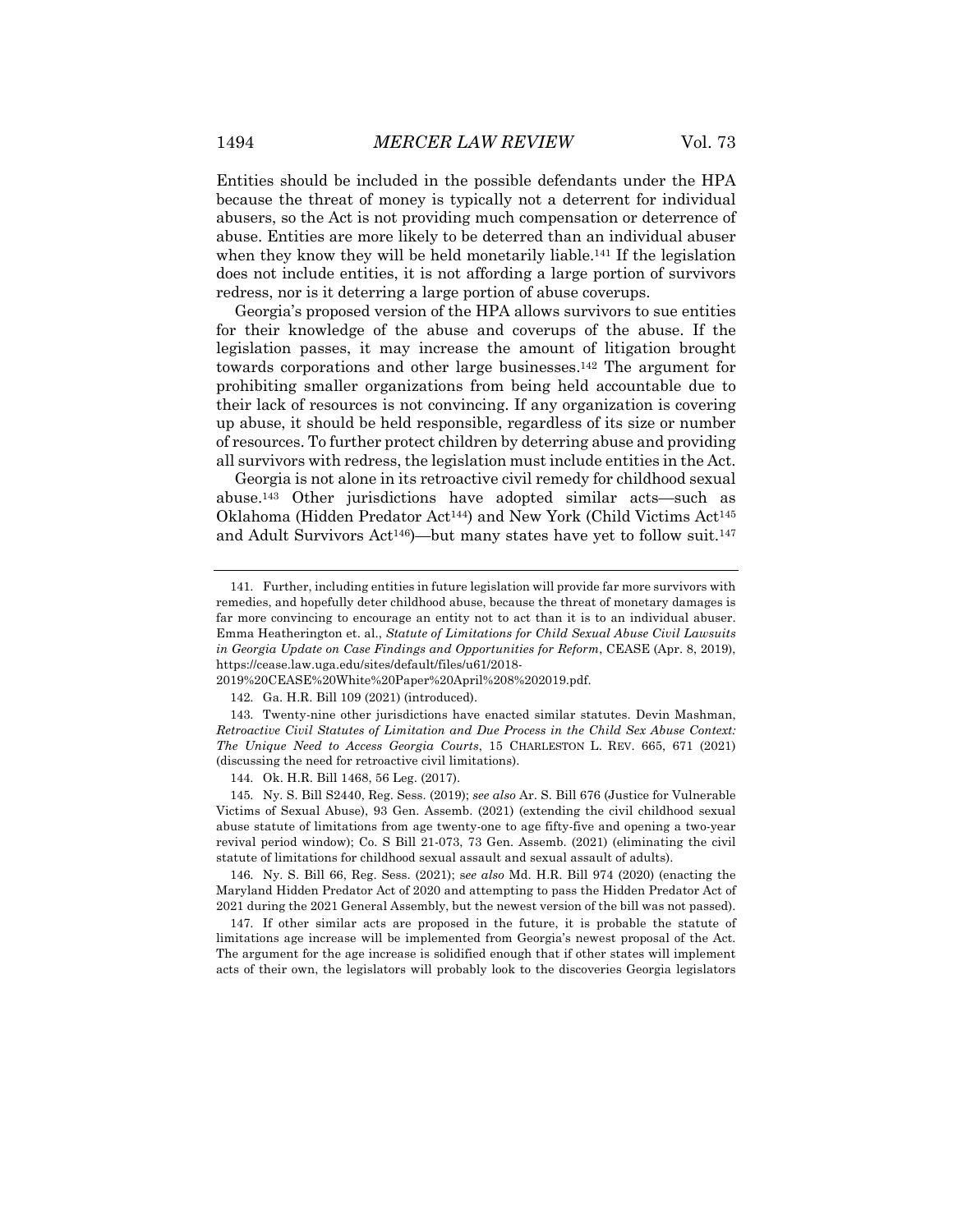There is a potential for similar acts to be passed in other jurisdictions, but most states do not have acts like the HPA, nor are they proposing any at this time.148 Legislators predicted Georgia's HPA would significantly increase the amount of civil litigation. <sup>149</sup> Although it has increased, the increase has been minimal and far below the level expected. This decision may substantially increase litigation, allowing survivors to bring suit for abuse that occurred elsewhere if their claims have jurisdiction in Georgia. These claims must still have the proper subject matter jurisdiction, personal jurisdiction, and venue to be heard within the state. As the *Harvey* decision clarified that the wording of the HPA applies to abuse occurring outside the state of Georgia, survivors may feel more freedom to bring suit under the Act.150

After this case, sexual abuse survivors will be aware that the continued tort theory does not apply to claims of sexual abuse, and that each instance of abuse is a separate claim.151 Survivors will also be aware that they can bring suit under the HPA, even for claims from outside of Georgia, because the court confirmed its constitutionality. If this case had been decided differently, the ability for many survivors to receive damages for their childhood sexual abuse would have been closed off because their claims would have been time-barred. Despite this possible outcome, it is more probable that this decision will encourage survivors to bring suit, regardless of where the abuse occurred, if there is proper jurisdiction in Georgia. The court resolved that the HPA could be used

made in determining how long it takes a survivor to discover their abuse. As for the future of Georgia's Act, the age may increase if the proposed legislation passes, but it is unlikely to increase much more than that, if at all, due to the lack of evidence of childhood sexual abuse that anyone over the age of fifty-two could procure. Ga. H.R. Bill 109 (2021).

<sup>148.</sup> Some states are enacting laws with an opposite message towards survivors of all ages. Under Texas' newest abortion law, S.B. 8, survivors have little to no civil remedy for rape or incest. Instead, survivors could be punished for the actions of their abuser. If a Texan's abuse also occurred in Georgia, or their abuser resides in Georgia, the *Harvey* decision could potentially offer them civil relief for their abuse The trend of the Texas legislature could potentially be the trend of many jurisdictions. *See, e.g.*, Tex. S. Bill 8, 87 Leg. (2021) (enacted).

<sup>149.</sup> Still, the HPA's goal of providing civil remedies to survivors is far more important than the number of judicial resources potentially used. *Harvey*, 311 Ga. at 811, 860 S.E.2d at 565.

<sup>150</sup>*. Id.*; O.C.G.A. § 9-3-33.1*.*

<sup>151.</sup> This decision on the continued tort theory determines that acts of abuse are acts where the abuse occurred, even if the continued effects of the abuse are felt in Georgia. *Harvey*, 311 Ga. at 816, 860 S.E.2d at 568.